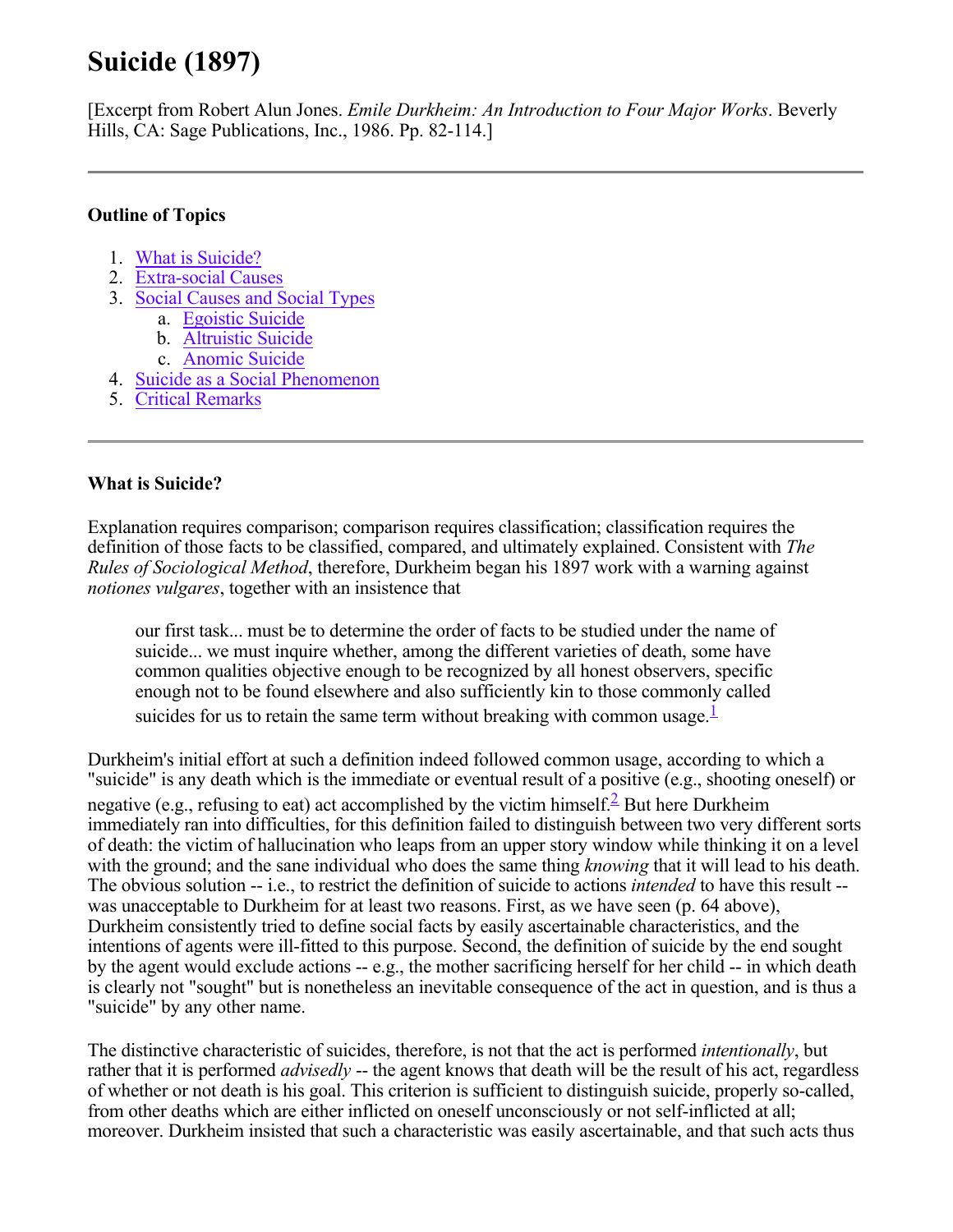formed a definite, homogeneous group. Hence Durkheim's definition: *Suicide is applied to all cases of*  . *knows will produce this result death resulting directly or indirectly from a positive or negative act of the victim himself, which he* 

This definition, however, was subject to two immediate objections. The first was that such foreknowledge is a matter of degree, varying considerably from one person or situation to another. At what point, for example, does the death of a professional dare-devil or that of a man neglectful of his health cease to be an "accident" and start to become "suicide"? But for Durkheim to ask this question was less to raise an objection to his definition than to correctly identify its greatest advantage -- that it indicates the place of suicide within moral life as a whole. For suicides, according to Durkheim, do not constitute a wholly distinctive group of "monstrous phenomena" unrelated to other forms of behavior; on the contrary. they are related to other acts, both courageous and imprudent, by an unbroken series of intermediate cases. Suicides, in short, are simply an exaggerated form of common practices.

The second objection was that such practices, however common, are individual practices, with individual causes and consequences, which are thus the proper subject matter of psychology rather than sociology. In fact, Durkheim never denied that suicide could be studied by the methods of psychology, but he did insist that suicide could also be studied independent of its individual manifestations, as a social fact *sui generis*. Indeed, each society has a "definite aptitude" for suicide, the relative intensity of which can be measured by the proportion of suicides per total population, or what Durkheim called "the rate of mortality through suicide, characteristic of the society under consideration." $\frac{3}{2}$  This rate, Durkheim insisted, was both permanent (the rate for any individual society was less variable than that of most other leading demographic data, including the general mortality rate) and variable (the rate for each society was sufficiently peculiar to that society as to be more characteristic of it than its general mortality rate); and, just as the first would be inexplicable were it not "the result of a group of distinct characteristics, solidary with one another, and simultaneously effective in spite of different attendant circumstances," so the second proved "the concrete and individual quality of these same characteristics, since they vary with the individual character of society itself." $\frac{4}{5}$  Each society, Durkheim thus concluded, is predisposed to contribute a definite quota of suicides; and it was this predisposition<sup>5</sup> which Durkheim proposed to study sociologically.

Thus defined, Durkheim's project again fell naturally into three parts: first, an examination of those extra-social causes sufficiently general to have a possible effect on the social suicide rate (but which in fact influence it little, if at all); second, the determination of the nature of the social causes, the way in which they produce their effects and their relations to those individual conditions normally associated with the different kinds of suicide; and third, the more precise account of the "suicide aptitude" described above, of its relation to other social facts, and of the means by which this collective tendency might be counteracted.

## **Extra-Social Causes**

Durkheim suggested that, a priori, there are two kinds of extra-social causes sufficiently general to have an influence on the suicide rate. First, within the individual psychological constitution there might exist an inclination, normal or pathological, varying from country to country, which directly leads people to commit suicide. Second, the nature of the external physical environment (climate, temperature, etc.) might indirectly have the same effect. Durkheim took up each in turn.

The annual rate of certain diseases, like the suicide rate, is both relatively stable for a given society and perceptibly variable from one society to another; and since insanity is such a disease, the demonstration that suicide is the consequence of insanity (a psychological fact) would successfully account for those features of permanence and variability which had led Durkheim to suggest that suicide was a social fact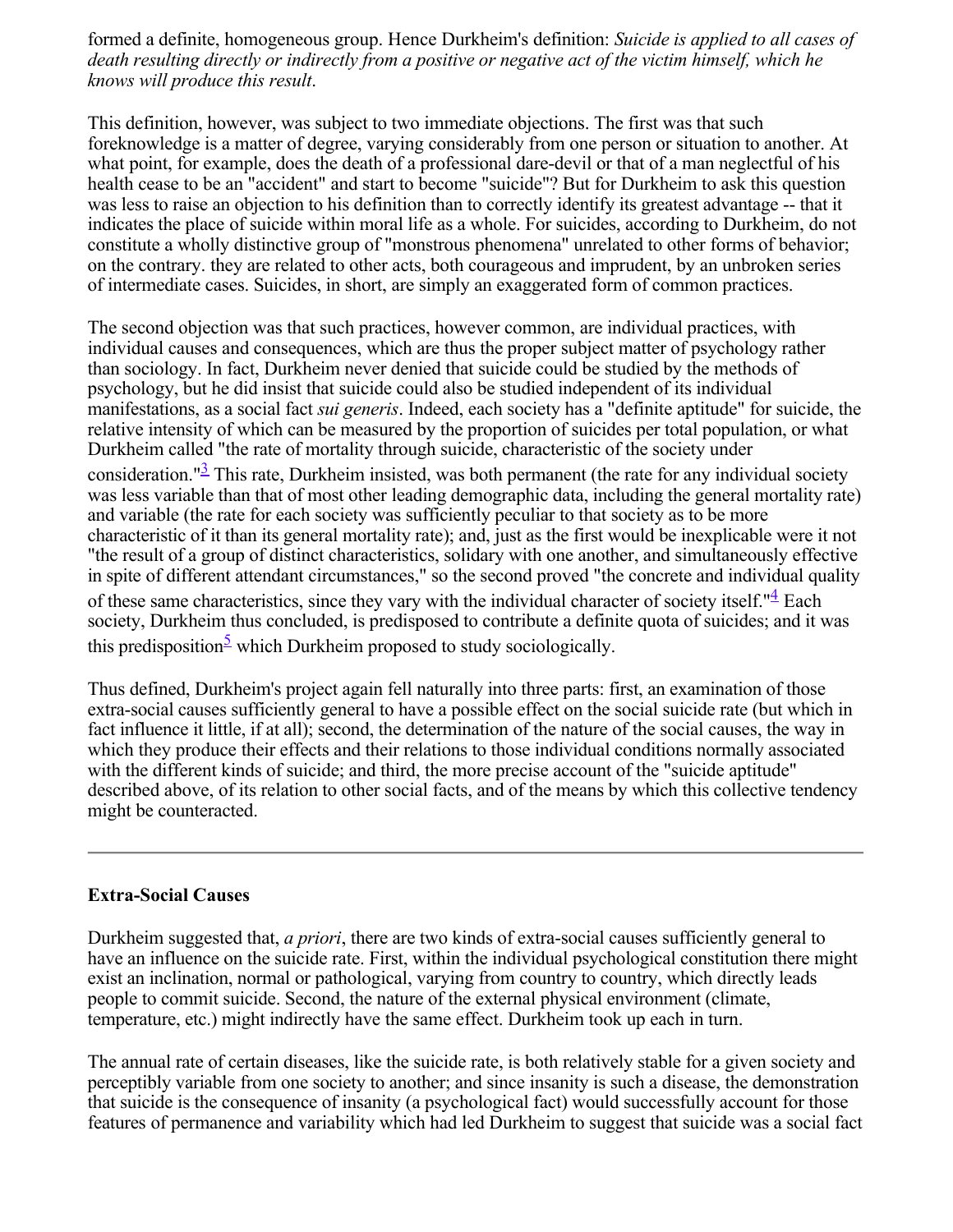sui generis. Durkheim was thus particularly concerned to eliminate insanity as a probable cause of suicide, and he did so by attacking that hypothesis in its two most common forms: the view that suicide itself is a special form of insanity, and the view that suicide is simply an effect of various types of insanity. The first Durkheim dismissed by classifying suicidal insanity as a "monomania" -- a form of mental illness limited to a single act or object -- and then arguing that not a single incontestable example of such monomania had yet been shown to exist. The second he rejected on the ground that all suicides committed by the insane are either devoid of deliberation and motive altogether or based on motives that are purely hallucinatory, while many suicides are "doubly identifiable as being deliberate and springing from representations involved in this deliberation which are not purely hallucinatory."<sup>6</sup> There are many suicides, therefore, not connected with insanity.

But what about psychopathic conditions which fall short of insanity -- neurasthenia and alcoholism - but which nonetheless are frequently associated with suicide? Durkheim responded by showing that the social suicide rate bears no definite relation to that of neurasthenia, and that the latter thus has no necessary effect on the former; and alcoholism was discarded as a putative cause on evidence that the geographical distributions of both alcohol consumption and prosecutions for alcoholism bear no relation to that of suicides. A psychopathic state, Durkheim concluded, may predispose individuals to commit suicide, but it is never in itself a sufficient cause of the permanence and variability of suicide rates.

Having dismissed pathological states as a class of causes, Durkheim turned his attention to those normal psychological conditions (race and heredity), which, again, are sufficiently general to account for the phenomena question. The view that suicide is the consequence of tendencies inherent in each major social type, for example, was undermined by the enormous variations in social suicide rates observed within the same type, suggesting that different levels of civilization are much more decisive. But the argument that suicide is hereditary had first to be distinguished from the more moderate view that one inherits a predisposition to commit suicide; for the latter, as in the case of neurasthenia, is not an "explanation" of suicide at all. The stronger argument -- that one inherits a semi-autonomous psychological mechanism which gives rise to suicide automatically -- was then rejected on the grounds that its most dramatic manifestation (the regularity with which suicide sometimes appears in the same family) can be explained by other causes (contagion), and that as within racial types, there are patterned variations *within* the same family (between husbands and wives) which. on this hypothesis, would be rendered inexplicable.

But if normal or abnormal psychological predispositions are not, by themselves, sufficient causes of suicide, might not such predispositions acting in concert with cosmic factors (climate, seasonal temperature etc.) have such a determinative effect? The conjunction of such predispositions with climate, Durkheim answered, has no such influence; for while the geographical distribution of suicides in Europe varies according to latitude and thus roughly according to climate as well, these variations are better explained by social causes. Montesquieu's suggestion that cold, foggy countries are most favorable to suicide was equally discredited by the fact that, in every country for which statistics were available, the suicide rate is higher in spring and summer than in fall and winter.

Is suicide, then, as the Italian statisticians Ferri and Morselli believed, an effect of the mechanical influence of heat on the cerebral functions? Durkheim here objected on both conceptual and empirical grounds -- that this theory presumes that the constant psychological antecedent of suicide is a state of extreme excitation, where in fact it is frequently preceded by depression; and, in any case, that the suicide rate is in decline in July and August, and thus does not vary regularly with temperature. The "revised" Italian argument -- that it is the contrast between the departing cold and the beginning of the warm season that stimulates the psychological predispositions -- was equally rejected by Durkheim as inconsistent with the perfect continuity (steady increase from January to June, steady decrease from July to December) of the curve representing the monthly variations of the suicide rate.

Consistent with the argument of *The Rules* (Chapter VI) Durkheim insisted that such a perfectly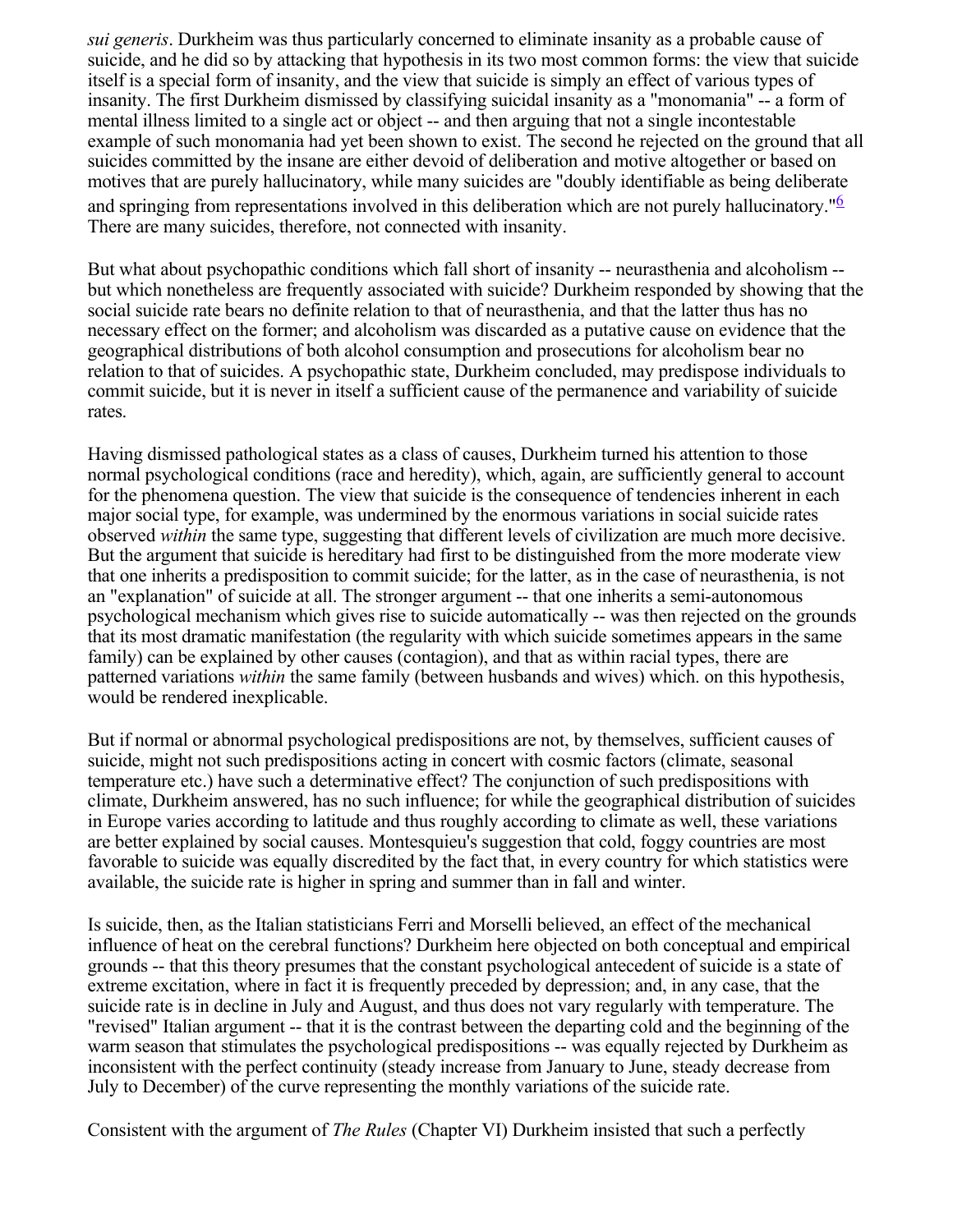continuous variation could be explained only by causes themselves varying with the same continuity; and, as a first clue to the nature of these causes, he pointed out that the proportional share of each month in the total number of annual suicides is perfectly parallel with the average length of the day at the same time of the year. Other clues follow: suicide is more common by day than by nights in morning and afternoon than at midday, and on weekdays than on weekends (except for an increase of female suicides on Sundays). In every case, Durkheim observed, suicide increases in those months, days of the week and hours of the day when social life is most active, and decreases when collective activity declines. Anticipating the argument of Book Two, Durkheim thus suggested that suicide is the consequence of the intensity of social life; but before he could proceed to explain how such a cause might produce such an effect, Durkheim had to deal with one other "psychological" theory -- Tarde's argument that social facts in general, and suicide in particular, can be explained as the consequence of *imitation*.

The term "imitation," Durkheim began, is used indiscriminately to explain three very different groups of facts: (1) that complex process whereby individual states of consciousness act and react upon one another in such a way as to produce a new, collective state *sui generis* (2) that impulse which leads us to conform to the manners, customs and moral practices of our societies; and (3) that largely unpremeditated, automatic reproduction of actions just because they have occurred in our presence or we have heard of them. The first, Durkheim insisted, can hardly be called "imitation," for it involves no act of genuine reproduction whatsoever;  $\frac{7}{2}$  the second involves an act of reproduction, but one inspired both by the specific nature of the manners, customs, and practices in question, and by the specific feelings of respect or sympathy they inspire, and thus one ill-described by the term "imitation"; only in the third case, where the act is a mere echo of the original, and subject to no cause outside of itself, is the term warranted. Hence Durkheim's definition: "  *Imitation exists when the immediate antecedent of*  between representation and execution."<sup>8</sup> *an act is the representation of like act, previously performed by someone else; with no explicit or implicit mental operation which bears upon the intrinsic nature of the act reproduced intervening* 

Thus defined, of course. imitation is reduced to a purely psychological phenomenon; for while the synthesis of individual consciousnesses into a collective state *sui generis* and conformity to obligatory beliefs and practices are both highly social, "imitation properly so-called" is mere repetition, creating no intellectual or moral bond between its agent and his antecedent. We imitate other human beings in the same way that we reproduce the sounds of nature, physical objects, or the movements of non-human animals; and since no clearly social element is involved in the latter, neither is there such an element in the former. To suggest that the suicide rate might be explained by imitation, therefore, was to suggest that a social fact might be explained by a psychological fact -- a possibility Durkheim had already denied in The Rules.

Durkheim's definition $\frac{9}{5}$  clearly reduced the number of suicides attributable to imitation. But it did not eliminate them; on the contrary. Durkheim insisted that there was no other phenomenon so "contagious" as suicide. But it did not follow that this contagious quality necessarily had social consequences -- affected the social suicide rate -- for its consequences might instead be merely individual and sporadic: and if imitation did *not* affect the suicide rate, it was doubtful (*pace* Tarde) that it had any social consequences whatsoever, for no phenomenon was more affected by imitation than suicide. $\frac{10}{10}$ 

If, on the other hand, imitation does influence suicide rates, Durkheim suggested, this should be reflected in the geographical distribution of suicides -- the rate typical of one country should be transmitted to its neighbors; and, indeed, contiguous geographical areas do reveal similar suicide rates. But such a geographical "diffusion" of suicides might equally well be explained by the parallel "diffusion" of distinctively social influences throughout the same region. In addition to similarity of rates in geographically contiguous areas, therefore, the "imitation hypothesis" further requires that there be a "model" of particularly intense suicidal activity, and that this activity be "visible" enough to fulfill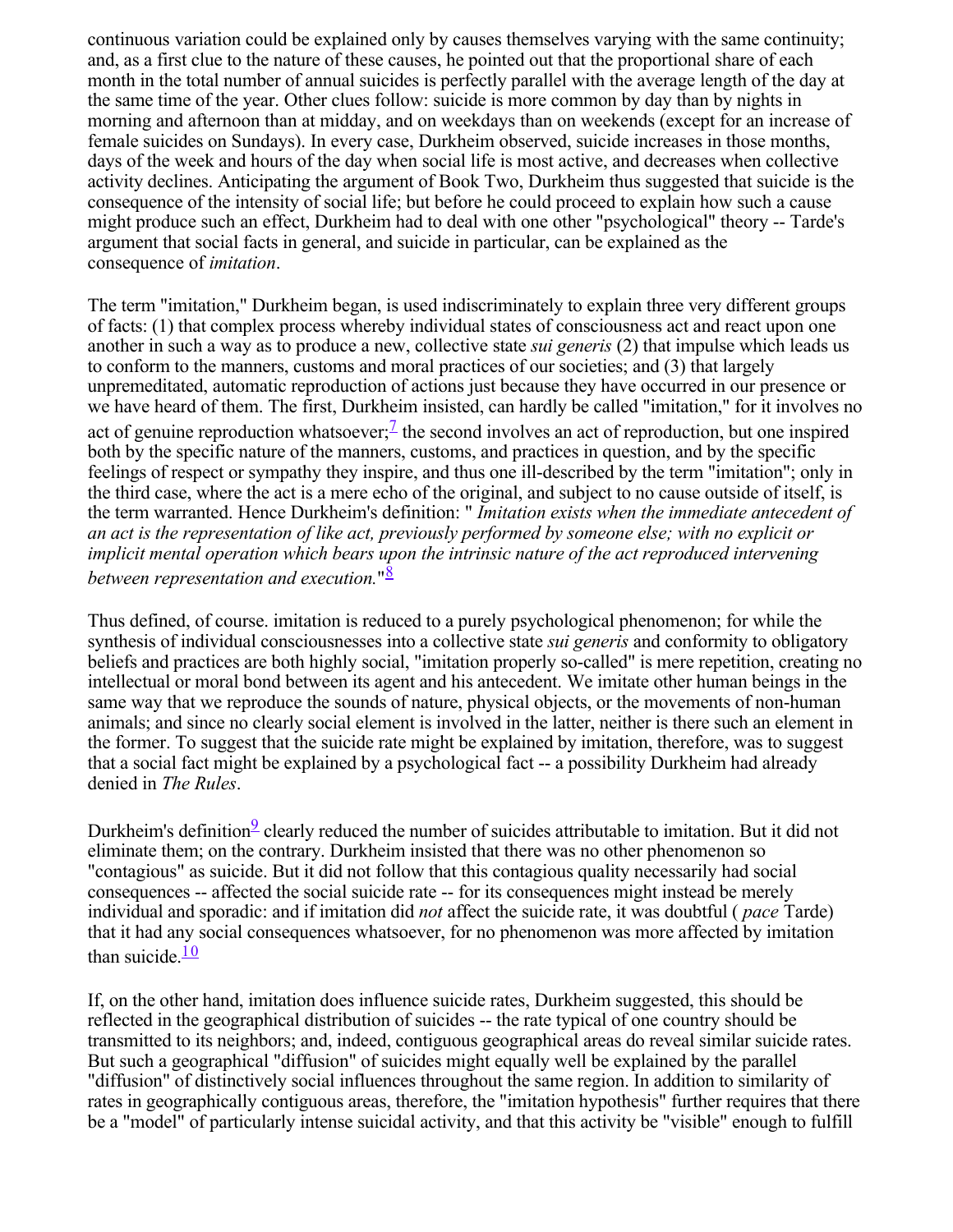its function as a model to be imitated. These conditions are in fact fulfilled by the major urban centers in western European countries; thus, we ought to expect the geographical distribution of suicides to reveal a pattern of concentration around major cities, with concentric circles of gradually less intensive suicidal activity radiating out into the countryside. Instead, we find suicide occurring in roughly homogeneous masses over broad regions with no central nuclei, an observation which suggests not only the complete absence of any local influence of imitation, but the presence of the much more general causes of the social environment. Most decisive, however, is the fact that an abrupt change in that social environment is accompanied by an equally abrupt change in the suicide rate. one which is not reflected beyond the bounds of the social environment in question, and thus one which could hardly be explained as the consequence of imitation.

But Durkheim's argument in fact went much further than this denial that, its individual effects notwithstanding, imitation is an insufficient cause for variations in the suicide rate; for, in addition, he insisted that imitation alone has no effect on suicide whatsoever. This extension of his argument was the consequence of Durkheim's more general theoretical commitment to the view that the thought of an act is never sufficient to produce the act itself unless the person thinking is already so disposed; and the dispositions in question, of course, are the result of social causes. Imitation, therefore, is not a real cause, even of individual suicides: "It only exposes a state which is the true generating cause of the act," Durkheim concluded, "and which probably would have produced its natural effect even had imitation not intervened, for the predisposition must be very strong to enable so slight a matter to translate it into action." $\frac{11}{11}$ 

## **Social Causes and Social Types**

Durkheim's argument so far is a perfect example of his characteristic "argument by elimination" -- the systematic rejection of alternative explanations of a given phenomenon in order to lend authority to the "sole remaining" candidate.  $\frac{12}{1}$  He thus claimed to have shown that, for each social group, there is a specific tendency to suicide that can be explained neither by the "organic-psychic constitution" of individuals nor by the nature of the physical environment; and as his discussion of geographic and seasonal variations of suicide has already hinted, the tendency in question must thus be, in itself, a collective phenomenon, and must depend upon social causes.

But is there, in fact, one "single, indestructible" suicidal tendency? Or are there rather several, which should be distinguished from one another and then studied separately? Durkheim had already pondered this difficulty in Book One, in his discussion of suicide by insanity, and his solution there was repeated here. Briefly, the suicidal tendency, single or not, is observable only in its individual manifestations (individual suicides); thus, Durkheim proposed to classify suicides into distinct "types" or "species" according to their similarities and differences, on the assumption that there would be as many types as there were suicides having the same essential characteristics, and as many "tendencies" as there were types.

This solution, however, immediately raised another problem. In his treatment of suicides by insanity, Durkheim had at his disposal many good descriptions of individual cases -- of the agent's psychological state prior to the act, of his preparations to commit the act, of the manner in which the act was performed, etc. But such data were almost completely unavailable for suicides committed by sane people, a fact which rendered classification by external manifestations impossible. Durkheim was thus forced to alter his strategy -- indeed, to "reverse the order of study" altogether, adopting an "etiological" rather than "morphological" system of classification. Assuming, as always, that any given effect has one, and only one corresponding cause, Durkheim argued that there must be as many special types of suicide as there are special causes producing them: "Without asking why [these types of suicide] differ from one another," Durkheim proposed, "we will first seek the social conditions responsible for them; [we will] then group these conditions in a number of separate classes by their resemblances and differences, and we shall be sure that a specific type of suicide will correspond to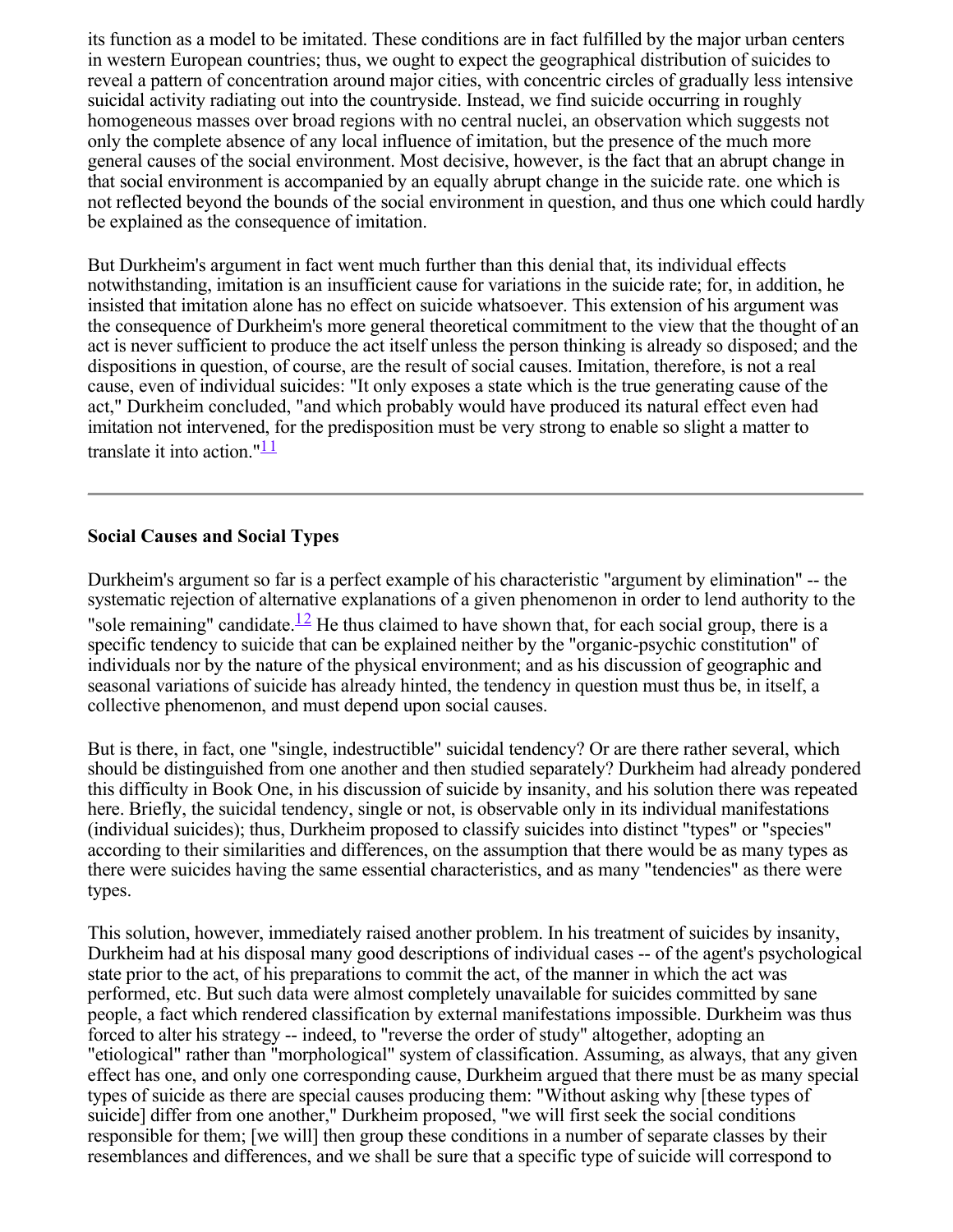How, then, do we determine the causes of suicide? One answer was simply to rely on statistical records of the "presumptive motive of suicide" (apparently construed as a cause) kept by officials in most modern societies; but, despite its obvious convenience and plausibility, Durkheim rejected this resource for at least two reasons. First such "statistics of the motives of suicides" were actually statistics of officials opinions of such motives, which thus embodied not only difficult assessments of material fact, but still more difficult explanations and evaluations of actions performed at will. Second, regardless of the credibility of such reports, Durkheim simply denied that motives were true causes, a characteristic position he supported by pointing to the contrast between relatively constant proportions of different classes of "motive explanations" (both over time and across occupational groups) and extremely variable suicide rates themselves (over the same time period and across the same occupational groups). These "reasons" to which suicides are ascribed, Durkheim thus insisted, are only apparent causes, individual repercussions of more general states which they only imperfectly express: "They may be said to indicate the individuals weak points, where the outside current bearing the impulse to self-destruction most easily finds introduction. But they are no part of this current itself, and consequently cannot help us to understand it." $\frac{14}{1}$  Disregarding such individual repercussions, therefore, Durkheim turned directly to the "states of the various social environments" (religious confessions, familial and political society, occupational groups) across which the variations in suicide rates occur, and within which their causes might be found.

## *Egoistic Suicide*

Durkheim first asked the different religious confessions affect suicide. If we look at a map of Western Europe, for example, we see that where Protestants are most numerous the suicide rate is highest, that where Catholics predominate it is much lower, and that the aptitude of Jews for suicide is lower still, though to a lesser degree, than that of Catholics. How are these data to be explained?

Again, Durkheim escorted the render through an argument by elimination. In many of the societies under observation, for example, Jews and Catholics are less numerous than Protestants; thus it is tempting to explain their lower suicide rates as the consequence of that rigorous moral discipline which religious minorities sometimes impose upon themselves in the face of the hostility of surrounding populations. But such an explanation, Durkheim observed, ignores at least three facts: first, suicide is too little an object of public condemnation for religious hostility to have this effect: second, religious hostility frequently produces not the moral conformity of those against whom it is directed, but rather their rebellion against it; and third, the reduced suicide rate of Catholics relative to Protestants is independent of their minority status -- even in Spain. Catholics commit suicide less frequently.

The last point in particular suggested an alternative explanation -- that the cause for lower rates of suicide is to be found within the nature of the religious confession itself. But such an explanation, Durkheim insisted, cannot refer to the religious percepts of the confession. for there Catholics and Protestants prohibit suicide with equal emphasis; rather, the explanation must proceed from one of the more general characteristics differentiating them, and that characteristic -- indeed, "the only essential difference between Catholicism and Protestantism" -- is that the latter permits free inquiry to a greater degree than the former.  $\frac{15}{2}$ 

But if the proclivity of Protestantism for suicide must thus be related to its spirit of free inquiry, this "free inquiry" itself requires explanation, for it brings as much sorrow as happiness, and thus is not "intrinsically desirable." Why, then, do men seek and even demand such freedom? Durkheim's answer: "Reflection develops only if its development becomes imperative, that is, if certain ideas and instinctive sentiments which have hitherto adequately guided conduct are found to have lost their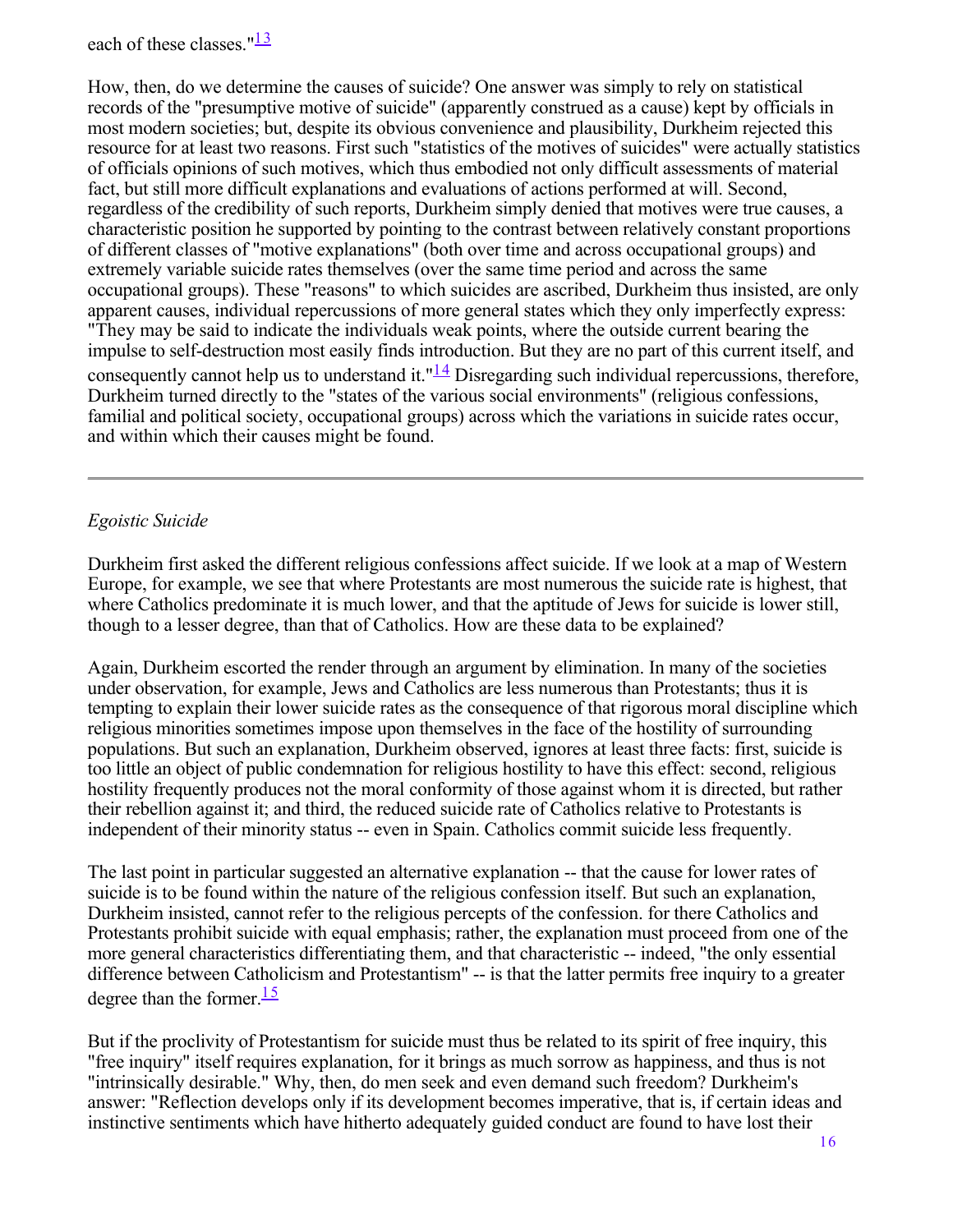efficacy. Then reflection intervenes to fill the gap that has appeared, but which it has not created."—In other words, Protestantism concedes greater freedom of thought to the individual because it has fewer commonly accepted beliefs and practices. Indeed, it was this possession of a common, collective credo that, for Durkheim, was the essence of religious society itself, and that distinguished it from those merely temporal bonds which unite men through the exchange and reciprocity of services, yet permit and even presuppose differences; and, precisely to the extent that Protestantism lacked such a credo, it was a less strongly integrated church than its Roman Catholic counterpart.

Durkheim then suggested that this explanation is consistent with at least three other observations. First, it would account for the still lower suicide rates of Jews who, in response to the hostility  $\frac{17}{1}$  directed against them, established strong community ties of thought and action, virtually eliminated individual divergences, and thus achieved a high degree of unity, solidarity, and integration. Second, of all the great Protestant countries England has the lowest suicide rate; and it also has the most "integrated" of Protestant churches. And third since knowledge is the natural consequence of free inquiry, we should expect that suicide increases with its acquisition, and Durkheim had little trouble demonstrating that this was the case.

But this last demonstration did raise an anomaly: the Jews, who are both highly educated and have low suicide rates. But for Durkheim, this was the proverbial exception that proves the rule. For the Jew seeks to learn, not in order to replace traditional beliefs with individual reflection, but rather to protect himself from others' hostility through his superior knowledge. "So the exception," Durkheim observed "is only apparent";

it even confirms the law. Indeed, it proves that if the suicidal tendency is great in educated circles, this is due, as we have said, to the weakening of traditional beliefs and to the state of moral individualism resulting from this; for it disappears when education has another cause and responds to other needs.<sup>18</sup>

Finally, it should be noted that the combined effect of these observations on religious confessions and suicide was an implicit celebration of the Third Republic in general and its program of secular education in particular. For, as Durkheim was pleased to make clear, the long-acknowledged correlation between the growth of knowledge and suicide could not be taken to mean that the former "causes" the latter; on the contrary, knowledge and suicide are independent effects of a more general cause -- the decline of traditional beliefs. Moreover, once these beliefs have declined, they cannot be artificially reestablished,  $\frac{19}{2}$  and thus free inquiry and the knowledge that results become our only resources in the effort to replace them. Finally, Durkheim had shown that the prophylactic effect of religion on suicide owed little to its condemnation of suicide, its idea of God, or its promise of a future life; rather, religion protects man from suicide "because it is a society. What constitutes this society is the existence of a certain number of beliefs and practices common to all the faithful, traditional and thus obligatory. The more numerous and strong these collective states of mind are," Durkheim concluded, "the stronger the integration of the religious community, and also the greater its preservative value."<sup>20</sup>

But if religion thus preserves men from suicide because it is a society, other "societies" (e.g., the family and political society) ought to have the same effect. After developing a statistical measure of the immunity to suicide enjoyed by various groups,  $\frac{21}{2}$  for example, Durkheim was able to show that, while marriage alone has a preservative effect against suicide, this is limited and benefits only men; the larger family unit, on the other hand, provides an immunity which husband and wife share. Similarly, when one marital partner dies, the survivor loses a degree of suicidal immunity; but this loss is less a consequence of the severing of the conjugal bond alone than of the more general shock to the family that the survivor must endure. Finally, the immunity to suicide increases with the size of the family,  $\frac{22}{3}$  a fact Durkheim attributed to the greater number and intensity of collective sentiments produced and repeatedly reinforced by the larger group.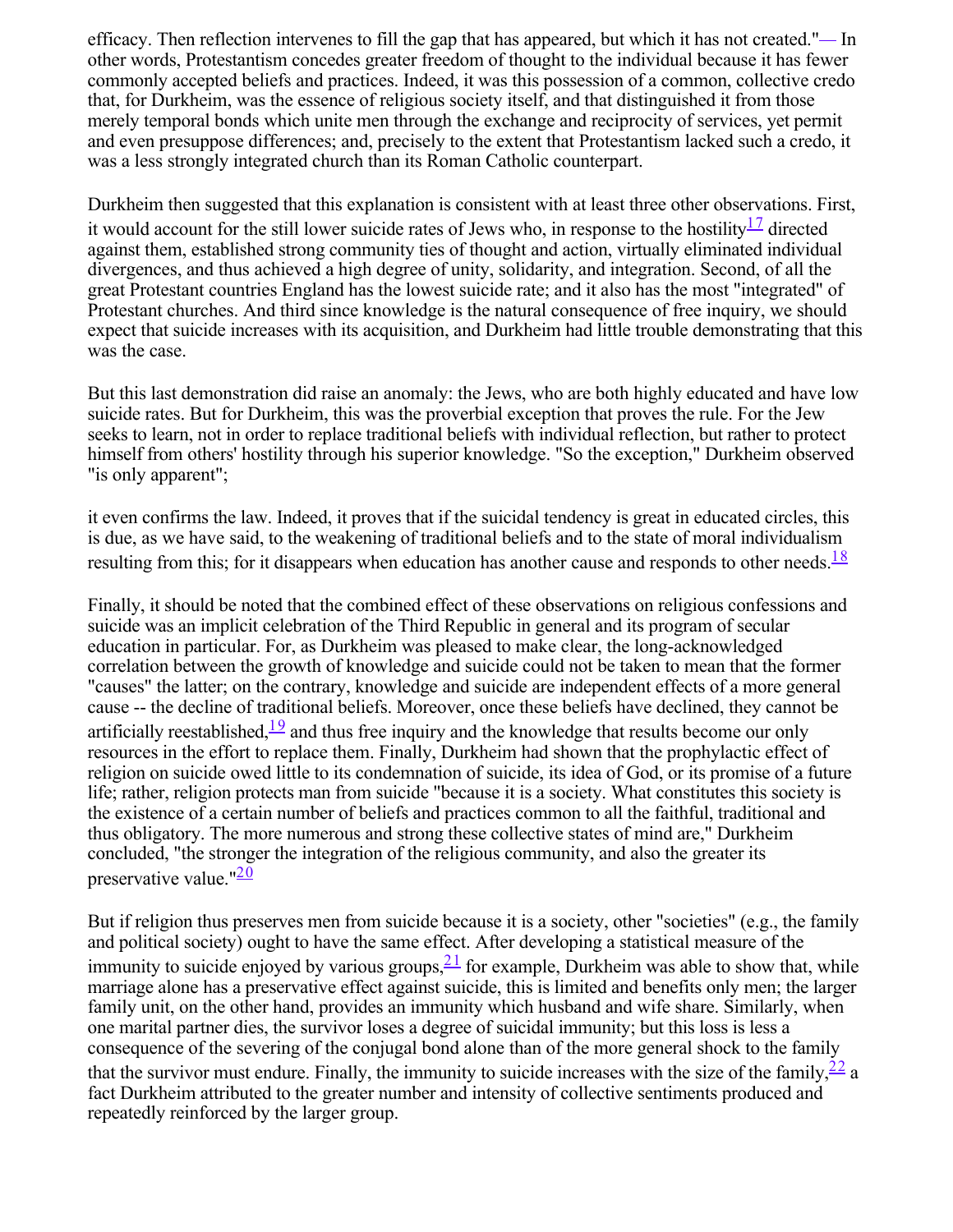Similarly, the examination of political societies showed that suicide, quite rare in a society's early stages, increases as that society matures and disintegrates. During social disturbances or great popular wars, by contrast, the suicide rate declines, a fact that Durkheim claimed is susceptible of only one interpretation -- that these disturbances "rouse collective sentiments, stimulate partisan spirit and patriotism, political and national faith alike, and concentrating activity toward a single end, at least temporarily cause a stronger integration of society.<sup>"23</sup>

Suicide thus varies inversely with the degree of integration of the religious, domestic, and political groups of which the individual forms a part; in short, as a society weakens or "disintegrates," the individual depends less on the group, depends more upon himself, and recognizes no rules of conduct beyond those based upon private interests. Durkheim called this state of "excessive individualism" egoism, and the special type of self-inflicted death it produces egoistic suicide.

But why does individualism thus cause suicide? The traditional view -- that man, by his psychological nature, cannot live without some transcendent, eternal reason beyond this life -- was rejected on the ground that, were our desire for immortality so great, nothing in this life could satisfy us; whereas, in fact, we do take pleasure in our temporal lives, and the pleasures we take are not merely physical and individual, but also moral and social, bath in their origin and in their purpose. Durkheim thus returned to the conception of the duality of human nature first found in *The Division of Labor*:

... social man superimposes himself upon physical man. Social man necessarily presupposes a society which he expresses or serves. If this dissolves, if we can no longer feel it in existence and action about and above us. whatever is social in us is deprived of all objective foundation... Thus we are bereft of reasons for existence: for the only life to which we could cling no longer corresponds to anything actual; the only existence still based upon reality no longer meets our needs... So there is nothing more for our efforts to lay hold of, and we feel them lose themselves in emptiness. $\frac{24}{3}$ 

It is in this social (rather than the earlier. psychological) sense therefore that our activity needs an object transcending it; for such an object is implicit within our moral constitution itself, and cannot be lost without this constitution losing its *raison d'être* to the same degree. In this state of moral confusion, the least cause of discouragement gives birth to desperate self-destructive resolutions a suicidal tendency that infects not only individuals but whole societies; and, precisely because these intellectual currents are collective they impose their authority on the individual and drive him even further in the direction he is already by internal disposition inclined to go. Ironically therefore, the individual submits to the influence of society at the very moment that he frees himself from it: "However individualized a man may be, there is always something collective remaining -- the very depression and melancholy resulting from this same exaggerated individualism."<sup>25</sup>

### *Altruistic Suicide*

But if excessive individuation thus leads to suicide, so does insufficient individuation: thus, among primitive peoples, we find several categories of suicide -- men on the threshold of old age, women upon the deaths of their husbands, followers and servants upon the deaths of their chiefs -- in which the person kills himself *because it is his duty*. Such a sacrifice, Durkheim argued, is imposed by society for social purposes; and for society to be able to do this, the individual personality must have little value, a state Durkheim called *altruism*, and whose corresponding mode of self-inflicted death was called . *obligatory altruistic suicide* <sup>26</sup>

Like all suicides, the altruist kills himself because he is unhappy;  $\frac{27}{1}$  but this unhappiness is distinctive both in its causes and in its effects. While the egoist is unhappy because he sees nothing "real" in the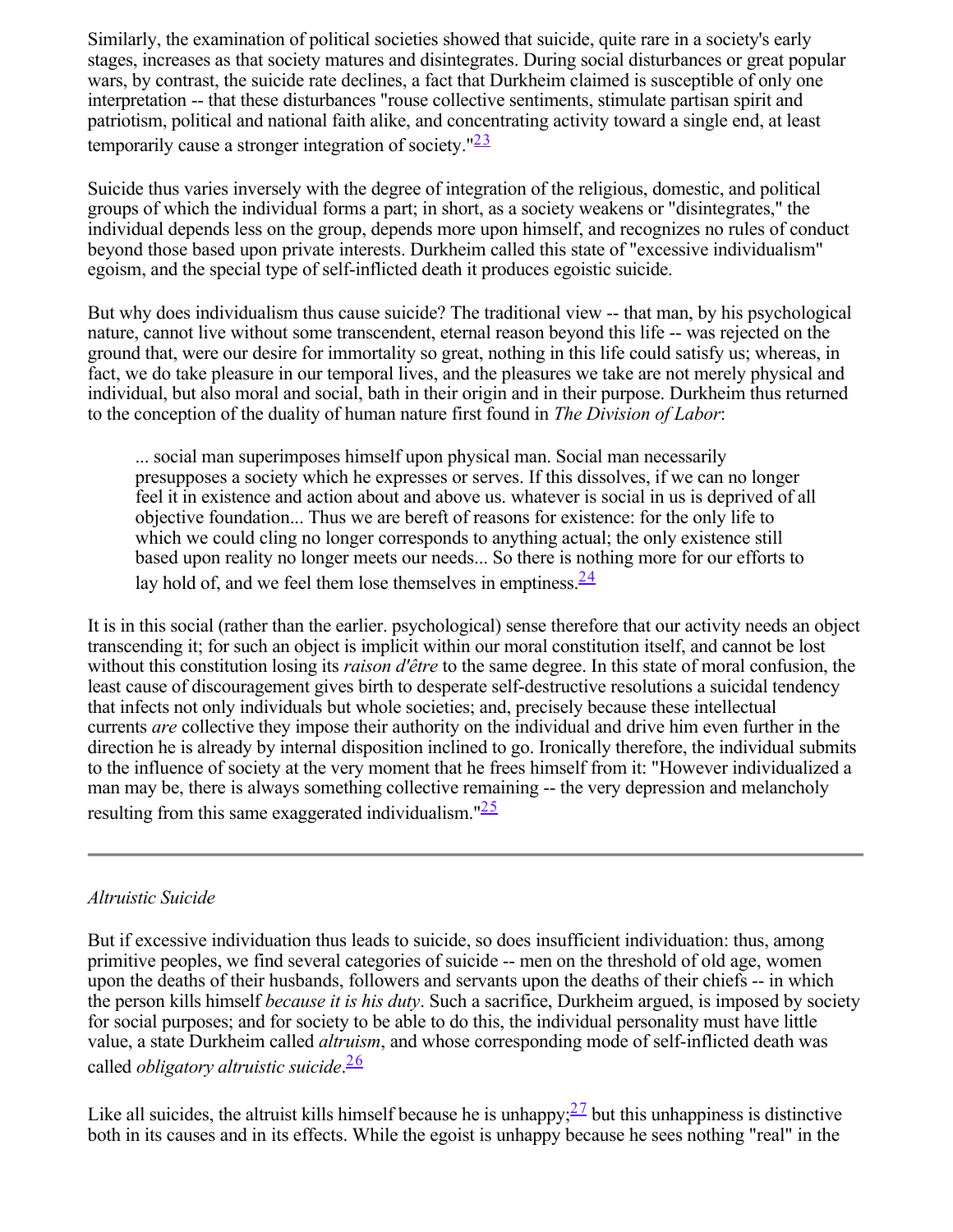world besides the individual, for example, the altruist is sad because the individual seems so "unreal"; the egoist sees no goal to which he might commit himself, and thus feels useless and without purpose while the altruist commits himself to a goal beyond this world, and henceforth this world is an obstacle and burden to him. The melancholy of the egoist is one of incurable weariness and sad depression, and is expressed in a complete relaxation of all activity the unhappiness of the altruist, by contrast, springs from hope, faith even enthusiasm, and affirms itself in acts of extraordinary energy.

Altruistic suicide thus reflects that crude morality which disregards the individual, while its egoistic counterpart elevates the human personality beyond collective constraints; and their differences thus correspond to those between primitive and advanced societies. But altruistic suicides do occur among more civilized peoples -- among the early Christian martyrs and the French revolutionaries -- and in contemporary French society, Durkheim insisted, there even exists a "special environment" in which altruistic suicide is chronic: the army Military suicide thus represents an evolutionary survival of the morality of primitive peoples: "Influenced by this predisposition," Durkheim observed, "the soldier kills himself at the least disappointment, for the most futile reasons, for a refusal of leave, a reprimand an unjust punishment, a delay in promotion, a question of honor, a flush of momentary jealousy, or even simply because other suicides have occurred before his eyes or to his knowledge." $28$  The "contagious" suicides ascribed by Tarde to psychological causes Durkheim thus insisted, are rather explained by the moral constitution which predisposes men to imitate one another's actions.

Finally, Durkheim's discussion of altruistic suicide aptly illustrates some of the most characteristic arguments of the work as a whole -- his rejection of any definition of suicide which appeals to subjective mental states (motives purposes, etc.), his suggestion that self-inflicted deaths reflect the most general moral sentiments of the societies within which they occur, and the view that such suicides are thus merely exaggerated expressions of behavior which, in more moderated form, would be labeled "virtuous." However pure the motives which led to the "heroic" suicide of Cato, for example, it was not different in kind from that of one of Frazer's primitive Polynesian chiefs; and where altruistic suicides reflect a courageous indifference to the loss of one's life (albeit to the loss of others' lives as well), its egoistic counterpart exhibits a praiseworthy respect and sympathy for the suffering of others (albeit a concern to avoid one's own suffering and sacrifices as well).

#### *Anomic Suicide*

Egoistic and anomic suicide, as we have seen, are the respective consequences of the individual's insufficient or excessive integration within the society to which he belongs. But quite aside from integrating its members, a society must control and regulate their beliefs and behavior as well; and Durkheim insisted that there is a relation between a society's suicide rate and the way it performs this important regulative function. Industrial and financial crises, for example, increase the suicide rate, a fact commonly attributed to the decline of economic well-being these crises produce. But the same increase in the suicide rate, Durkheim observed, is produced by crisis resulting in economic prosperity; "Every disturbance of equilibrium," he insisted, "even though it achieved greater comfort and a heightening of general vitality, is an impulse to voluntary death." $\frac{29}{2}$  But how can this be the case? How can something generally understood to improve a man's life serve to detach him from it?

No living being, Durkheim began, can be happy unless its needs are sufficiently proportioned to its means; for if its needs surpass its capacity to satisfy them, the result can only be friction, pain, lack of productivity, and a general weakening of the impulse to live. In an animal, of course, the desired equilibrium between needs and means is established and maintained by physical nature -- the animal cannot imagine ends other than those implicit within its own physiology, and these are ordinarily satisfied by its purely material environment. Human needs, however, are not limited to the body alone; indeed, "beyond the indispensable minimum which satisfies nature when instinctive, a more awakened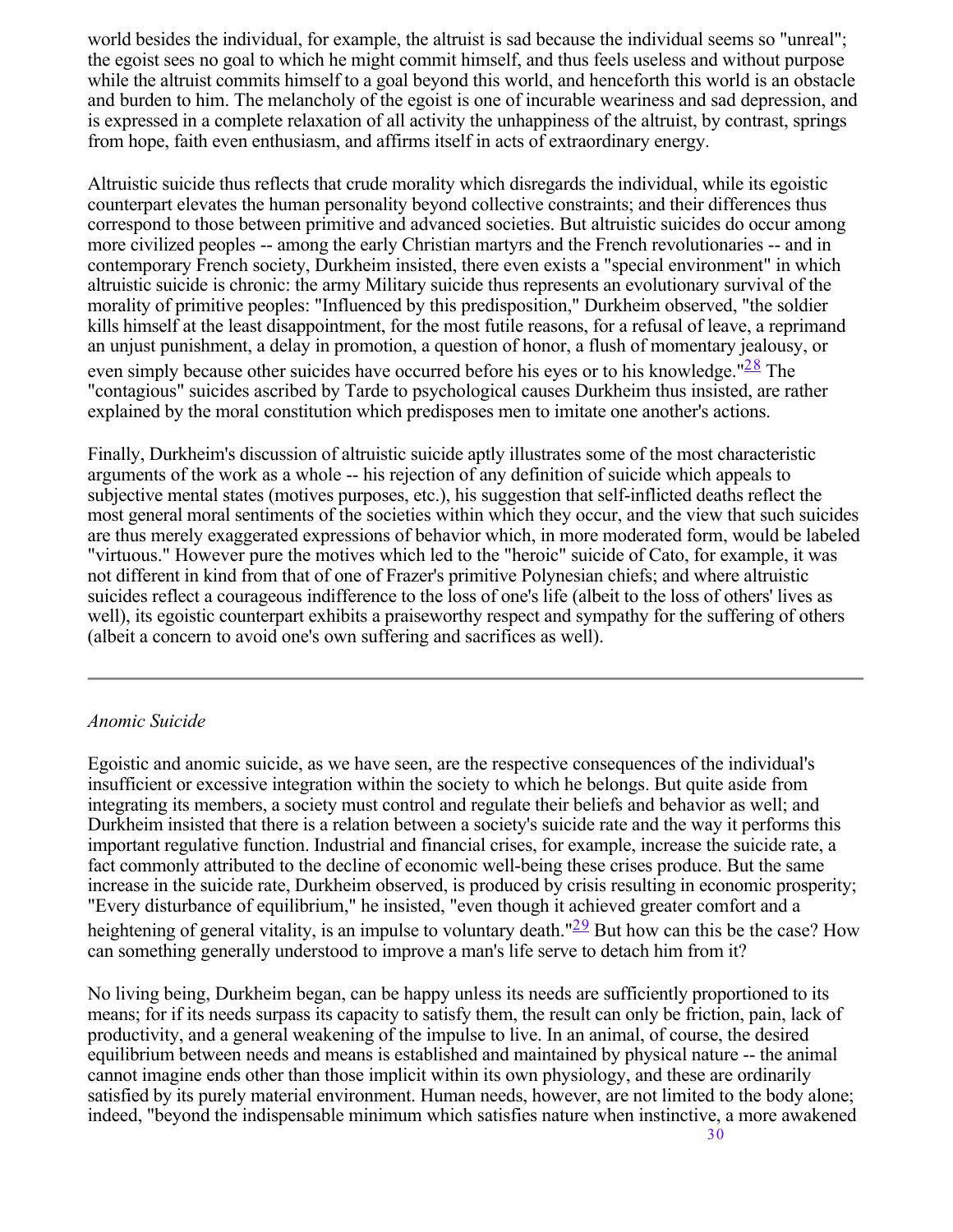reflection suggests better conditions, seemingly desirable ends craving fulfillment."— But the aspirations suggested by such reflections are inherently unlimited there is nothing in man's individual psychology or physiology which would require them to cease at one point rather than another. Unlimited desires are, by definition, insatiable, and insatiability is a sure source of human misery: "To pursue a goal which is by definition unattainable," Durkheim concluded, "is to condemn oneself to a state of perpetual unhappiness.  $\frac{31}{3}$ 

For human beings to be happy, therefore, their individual needs and aspirations must be constrained; and since these needs and aspirations are the products of a reflective social consciousness, the purely internal, physiological constraints enjoyed by animals are insufficient to this purpose. This regulatory function must thus be performed by an external, moral agency superior to the individual -- in other words, by society. And since the constraints thus applied are borne unequally by a society's members, the result is a "functional" theory of stratification resembling that of Kingsley Davis and Wilbert Moore<sup>32</sup> -- society determines the respective value of different social services, the relative reward allocated to each, and the consequent degree of comfort appropriate to the average worker in each occupation.

This classically conservative doctrine is tempered by two qualifications. First, the scale of services and rewards is not immutable, but rather varies with the amount of collective revenue and the changing moral ideas of the society itself; and second, the system must secure some degree of legitimacy -- both the hierarchy of functions and the distribution of these functions among the population must be considered "just" by those subject to it. These caveats entered, however, Durkheim insisted that human happiness can be achieved only through the acceptance of moral (that is, social) constraints.

But what has this to do with suicide? Briefly, when society is disturbed by some crisis, its "scale" is altered and its members are "reclassified" $\frac{33}{2}$  accordingly; in the ensuing period of dis-equilibrium, society is temporarily incapable of exercising its regulative function, and the lack of constraints imposed on human aspirations makes happiness impossible. This explains why periods of economic disaster, like those of sudden prosperity, are accompanied by an increase the number of suicides, and also why countries long immersed in poverty have enjoyed a relative immunity to self-inflicted death.

Durkheim used the term *anomie* to describe this temporary condition of social deregulation, and *anomic suicide* to describe the resulting type of self-inflicted death; but in one sphere of life, he added, anomie is not a temporary disruption but rather a chrome state. This is the sphere of trade and industry, where the traditional sources of societal regulation -- religion, government, and occupational groups -- have all failed to exercise moral constraints on an increasingly unregulated capitalist economy. Religion, which once consoled the poor and at least partially restricted the material ambitions of the rich, has simply lost most of its power. Government, which once restrained and subordinated economic functions, is now their servant, thus, the orthodox economist would reduce government to a guarantor of individual contracts, while the extreme socialist would make it the "collective bookkeeper" -- and neither would grant it the power to subordinate other social agencies and unite them toward one common aim. Even occupational groups, which once regulated salaries, fixed the price of products and production, and indirectly fixed the average level of income on which needs were based, has been made impotent by the growth of industry and the indefinite expansion of the market. In trade and industry, therefore, "the state of crisis and anomy is constant and, so to speak, normal. From top to bottom of the ladder greed is aroused without knowing where to find ultimate foothold. Nothing can calm it," Durkheim concludes, "since its goal is far beyond all it can attain."<sup>34</sup> And thus the industrial and commercial occupations are among those which furnish the greatest numbers of suicides.

Quite aside from such *economic* anomie, however, is that *domestic* anomie which afflicts widows and widowers as well as those who have experienced separation and divorce.  $\frac{35}{10}$  The association of the latter with an increased tendency to suicide had already been observed,  $\frac{36}{10}$  but had been attributed to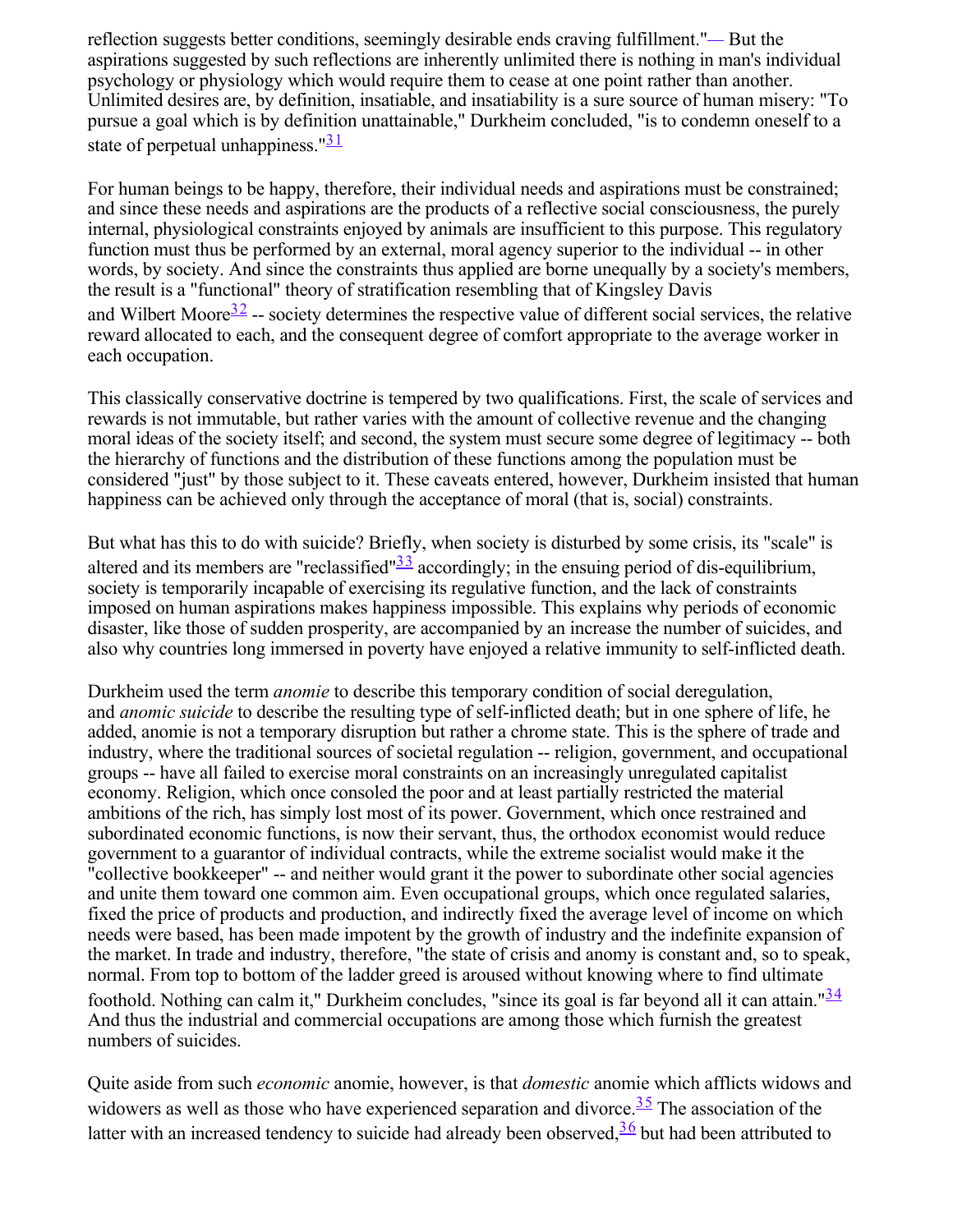marital selection -- divorced couples are more apt to have been recruited from individuals with psychological flaws, who are also more apt to commit suicide. Characteristically, Durkheim rejected such individual, psychological "explanations" for both suicide and divorce arguing instead that we should focus on the intrinsic nature of marriage and divorce themselves.

Marriage, Durkheim explained, ought to be understood as the social regulation not only of physical instinct, but also of those aesthetic and moral feelings which have become complicated with sexual desire over the course of evolution. Precisely because these new aesthetic and moral inclinations have become increasingly independent of organic necessities, the moral regulation of monogamic marriage has become necessary: "For by forcing a man to attach himself forever to the same woman," Durkheim observed, "it assigns a strictly definite object to the need for love, and closes the horizon." $\frac{37}{2}$  Divorce would then be understood as a weakening of this matrimonial regulation, and wherever law and custom permit its "excessive" practices the relative immunity to self-inflicted death thus guaranteed is undermined, and suicides increase.

As we have already seen, however, the immunity guaranteed by marriage alone is enjoyed only by the husband, both partners participating only in the immunity provided by the larger domestic society; similarly, it is husbands rather than wives who are afflicted with increased suicide rates where divorces are "excessive." Why don't divorce rates affect the wife? Durkheim's quintessentially Victorian answer was that the mental life of women -- and thus the "mental character" of their sexual needs -- is less developed than that of men; and since their sexual needs are thus more closely related to those of their organism, these needs find an efficient restraint in physiology alone, without the additional, external regulation of that monogamic matrimony required by males. This was an observation however, from which Durkheim derived an un-Victorian inference: since monogamic matrimony provides no suicidal immunity to the wife, it is a gratuitous form of social discipline which she suffers without the slightest compensatory advantage. The traditional view of marriage -- that its purpose is to protect the woman from masculine caprice, and to impose a sacrifice of polygamous instincts upon the man -- is thus clearly false; on the contrary, it is the woman who makes the sacrifices, receiving little or nothing in return $\frac{38}{3}$ 

To this "etiological" classification of suicides by their causes, Durkheim added a "morphological" classification according to their characteristic effects or manifestations. Suicides like that of Lamartine's *Raphael*, for example, committed out of a morbid mood of melancholia -- were considered the consequence and expression of *egoistic suicide*, as were the more cheerfully indifferent "Epicurean" suicides of those who, no longer able to experience the pleasures of life, see no reason to prolong it. *Altruistic suicide*, as we have already seen, is characterized by the serene conviction that one is performing one's duty, or a passionate outburst of faith and enthusiasm; while *anomic suicide*, though equally passionate, expresses a mood of anger and disappointment at aspirations unfulfilled.

Just as there are different types of suicide distinguishable by their causes, therefore, there are different species of moods or dispositions through which these types are expressed. In actual experience, however, these types and species are not found in their pure, isolated state; on the contrary, different causes may simultaneously afflict the same individuals, giving rise to composite modes of suicidal expression. Egoism and anomie, for example, have a special "affinity" for one another -- the socially detached egoist is often unregulated as well (though usually introverted, dispassionate, and lacking in those aspirations which lead to frustration), while the unregulated victim of anomie is frequently a poorly integrated egoist (though his boundless aspirations typically prevent any excessive introversion). Similarly, anomie may be con joined with altruism -- the exasperated infatuation produced by anomie may coincide with the courageous, dutiful resolution of the altruist. Even egoism and altruism, contraries though they are, may combine in certain situations -- within a society undergoing disintegration, groups of individuals may construct some ideal out of whole cloth, devoting themselves to it to precisely the extent that they become detached from all else.

Finally, Durkheim found no relation whatsoever between the type of suicide and the nature of the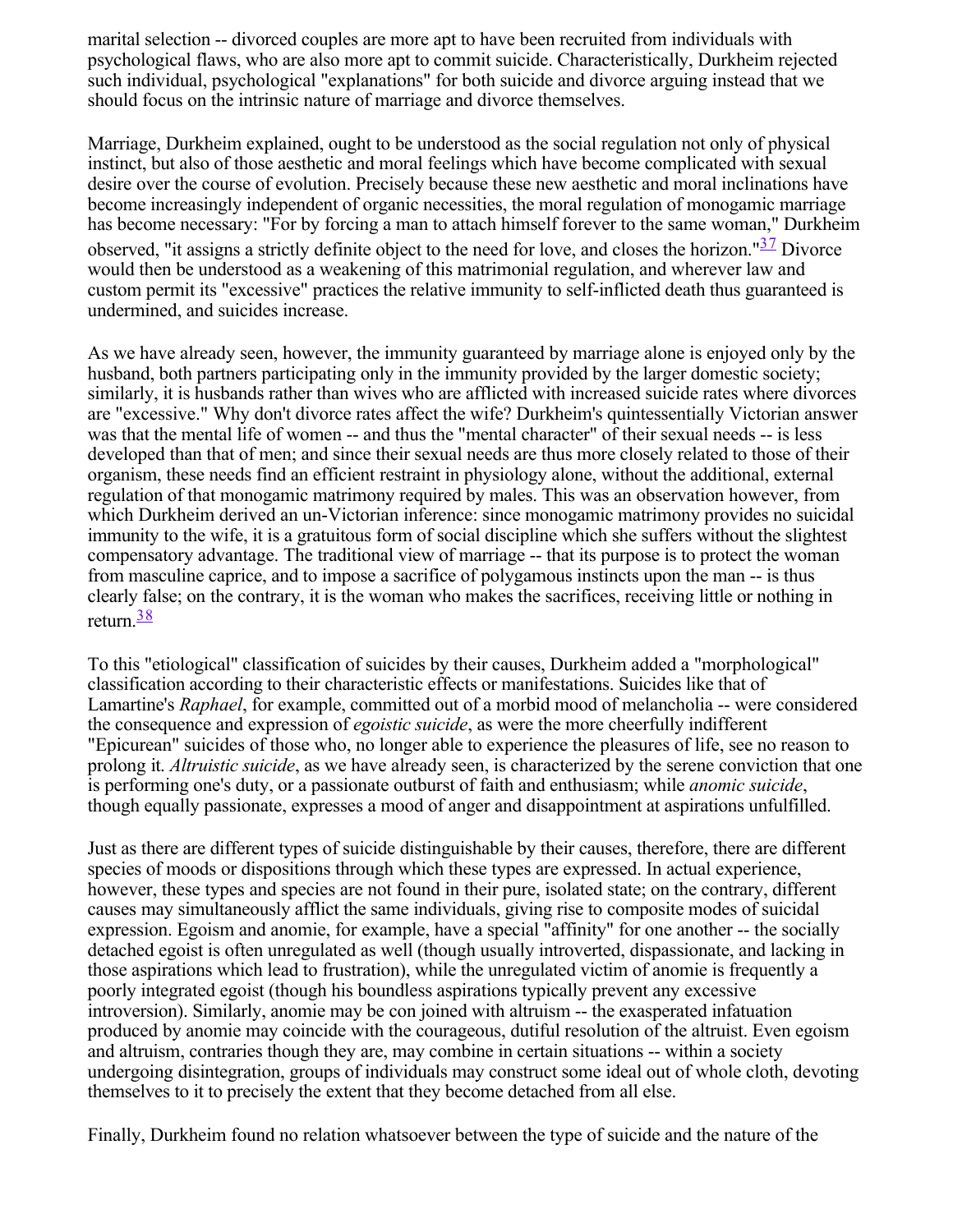suicidal acts by which death is achieved. Admittedly, there is a correlation between particular societies and the popularity of certain suicidal acts within them, indicating that the choice of suicidal means is determined by social causes. But the causes which lend one to commit suicide in a particular ways Durkheim insisted are quite different from those which lead one to commit suicide in the first place; the customs and traditions of a particular society place some instruments of death rather than others at one's disposal, and attach differing degrees of dignity even to the various means thus made available. While both are dependent on social causes, therefore, the mode of suicidal act and the nature of suicide itself are unrelated.

#### **Suicide as a Social Phenomenon**

At any given moment, therefore, the moral constitution of a society -- its insufficient or excessive degree of integration or regulation -- establishes its contingent rate of voluntary deaths, its "natural aptitude" for suicide; and individual suicidal acts are thus mere extensions and expressions of these underlying currents of egoism, altruism, and anomie. Moreover, the terms that Durkheim employed in making this argument -- "collective tendencies," "collective passions," etc. -- were not mere metaphors for average individual states; on the contrary, they are "things," *sui generis* forces which dominate the consciousnesses of individuals. In fact, the stability of the suicide rate for any particular society could have no other explanation:

... the numerical equality of annual contingents... can only be due to the permanent action of some impersonal cause which transcends all individual cases.... The proof that the reality of collective tendencies is no less than that of cosmic forces is that this reality is demonstrated in the same way, by the uniformity of effects.  $\frac{39}{2}$ 

Such an argument, Durkheim admitted suggests that collective thoughts are of a different nature from individual thoughts, that the former have characteristics which the latter lack. But how can this be if there are only individuals in society? Durkheim's response was an argument by analogy alluded to in *The Division of Labor*<sup>40</sup> and developed more fully in "Individual and Collective Representations" (1898). The biological cell, Durkheim observed, is made up exclusively of inanimate atoms; but surely this doesn't mean that there is "nothing more" in animate nature. Similarly individual human beings, by associating with one another, form a psychical existence of a new species, which has its own manner of thinking and feeling: "When the consciousness of individuals, instead of remaining isolated, becomes grouped and combined," Durkheim observed, "something in the world has been altered. Naturally this change produces others, this novelty engenders other novelties, phenomena appear whose characteristic qualities are not found in the elements composing them." $\frac{41}{12}$  Social life, Durkheim thus admitted, is essentially made up of representations; but collective representations are quite different from their individual counterparts. Indeed, Durkheim had no objection to calling sociology a kind of psychology, so long as we recall that social psychology has its own laws which are not those of individual psychology.

Moreover, it is simply not true that there are "only individuals" in society. First, a society contains a variety of material things (e.g., written laws, moral precepts and maxims, etc.) which "crystallize" social facts, and act upon the individual from without; and second, beneath these immobilized, sacrosanct forms are the diffused, mingling subjacent sentiments of which these material formulae are the mere signs, and which are equally external to the individual conscience. The result was a critique of Quetelet reminiscent of Kant's rejection of any empiricist ethics. Struck by the statistical regularity of certain social phenomena over time, Quetelet had postulated "the average man" -- a definite type representing the most generalized characteristics of people in any given society. Such an approach, Durkheim insisted, makes the origin of morality an insoluble mystery; for it conflates the collective type of a society with the average type of its individual members, and since the morality of such individuals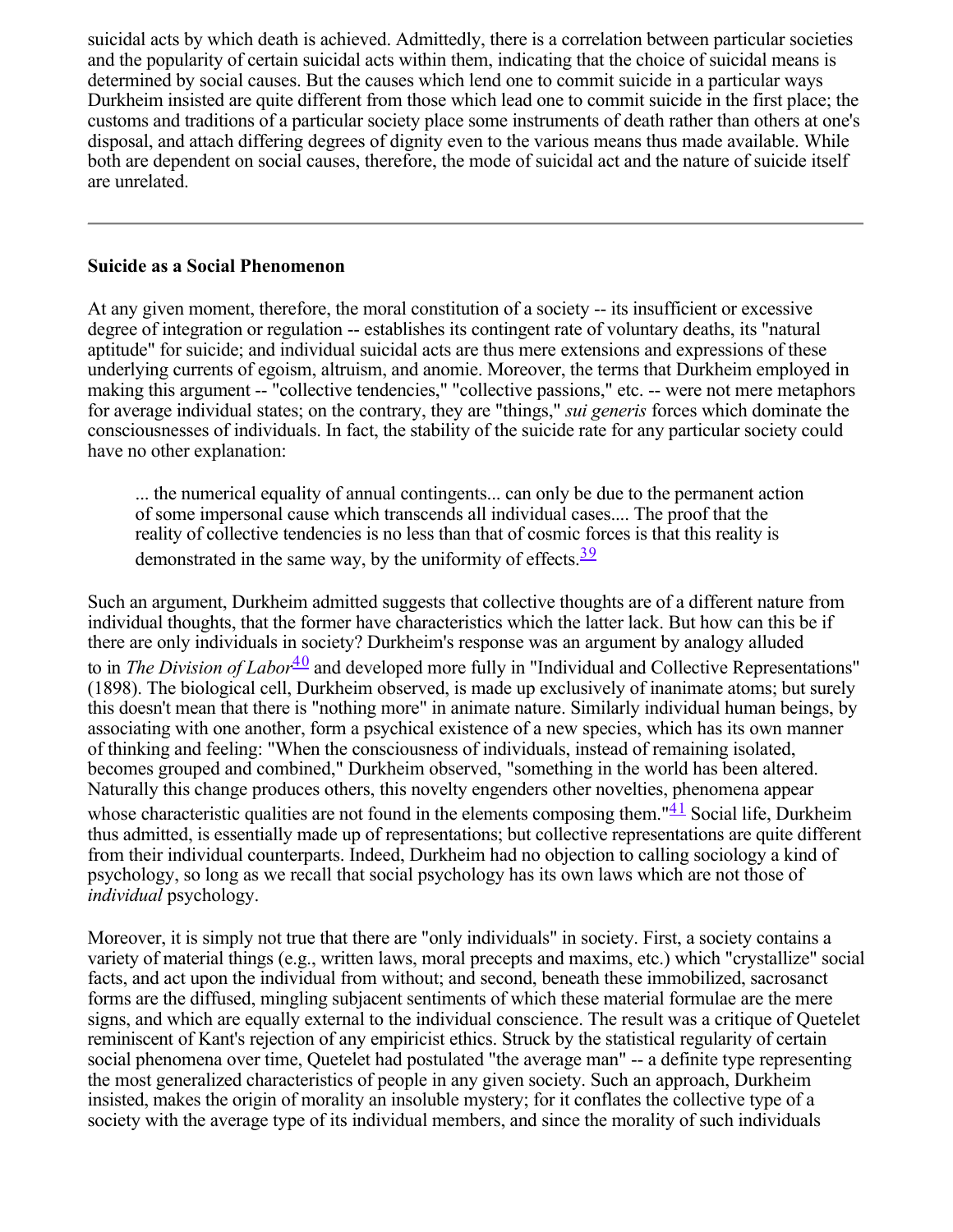reaches only a moderate intensity, the imperative, transcendent character of moral commands is left without an explanation. Beyond the vacuous conception of "God's will," Durkheim insisted, "no alternative exists but to leave morality hanging unexplained in the air or make it a system of collective states of conscience. Morality either springs from nothing given in the world of experience, or it springs from society." $\frac{42}{2}$ 

In fact, these three currents of opinion -- that the individual has a certain personality (egoism), that this personality should be sacrificed if the community required it (altruism), and that the individual is sensitive to ideas of social progress (anomie) -- coexist in all societies, turning individual inclinations in three different and opposed directions. Where these currents offset one another, the individual enjoys a state of equilibrium which protects him from suicide; but where one current exceeds a certain strength relative to others, it becomes a cause of self-inflicted death. Moreover, this strength itself depends on three causes: the nature of the individuals composing the society, the manner of their association, and transitory occurrences which disrupt collective life. The first, of course, is virtually immutable, changing only gradually over a period of centuries; the only variable conditions, therefore, are social conditions, a fact which explains the stability observed by Quetelet so long as society remains unchanged.

The decisive influence of these currents, however, is rarely exerted throughout an entire society; on the contrary, its effect is typically felt within those particular environments whose conditions are especially favorable to the development of one current or another. But the conditions of each individual environment are themselves dependent on the more general conditions of the society as a whole -- the force of altruism in the army depends on the role of the military in the larger civilian population; egoistic suicide increases among Protestants to the extent that intellectual individualism is a feature of the entire society; and so on. No collective sentiment can affect individuals, of course, when they are absolutely indisposed to it, but the same social causes that produce these currents also affect the way individuals are socialized, so that a society quite literally produces citizens with the appropriate dispositions at the same time that it molds the currents to which they will thus respond. Durkheim did not deny, therefore, that individual motives have a share in determining who commits suicide but he did insist that the nature and intensity of the "suicidogenic" current were factors independent of such psychological conditions. Indeed, this was why Durkheim could claim that his theory, however "deterministic," was more consistent with the philosophical doctrine of free will than any psychologistic theory which makes the individual the source of social phenomena; for the intensity of his currents, like the virulence of an infectious disease, determines only the rate at which the population will be affected, not the identity of those to be struck down.

The last remark hinted at what we have seen to be one of Durkheim's preoccupations -- his repeated efforts to resolve philosophical quandaries by sociological means; and he soon turned to another: Should suicide be proscribed by morality? $\frac{43}{3}$  This question, Durkheim observed, is typically dealt with by formulating certain general moral principles and then asking whether suicide logically contradicts these or not. But Durkheim insisted instead on an empirical sociological approach, examining the way in which real societies have actually treated suicide in the course of history, and then inquiring into the reasons for this treatment. This examination indicated that suicide has been long, widely, and severely condemned, but that such condemnations fell into two categories, indicating two historical stages. In antiquity, suicide was a civil offense, and though the individual was forbidden to end his own life, the state might permit him to do so on certain occasions. But in modern societies, suicide is viewed as a religious crime, and the condemnation is thus both absolute and universal. The distinctive element in the second stage, Durkheim insists, is the Christian conception of the human personality as a "sacred" thing; henceforth, in so far as he retains his identity as a man, the individual shares that quality *sui*  generis which religions ascribe to their gods: "He has become tinged with religious value; man has become a god for men. Therefore any attempt against his life suggests sacrilege."<sup>44</sup>

To Montesquieu or to Hume, such an argument, based on a religious premise, was less than compelling. But to Durkheim, agnostic though he was, the religious vestments of the argument were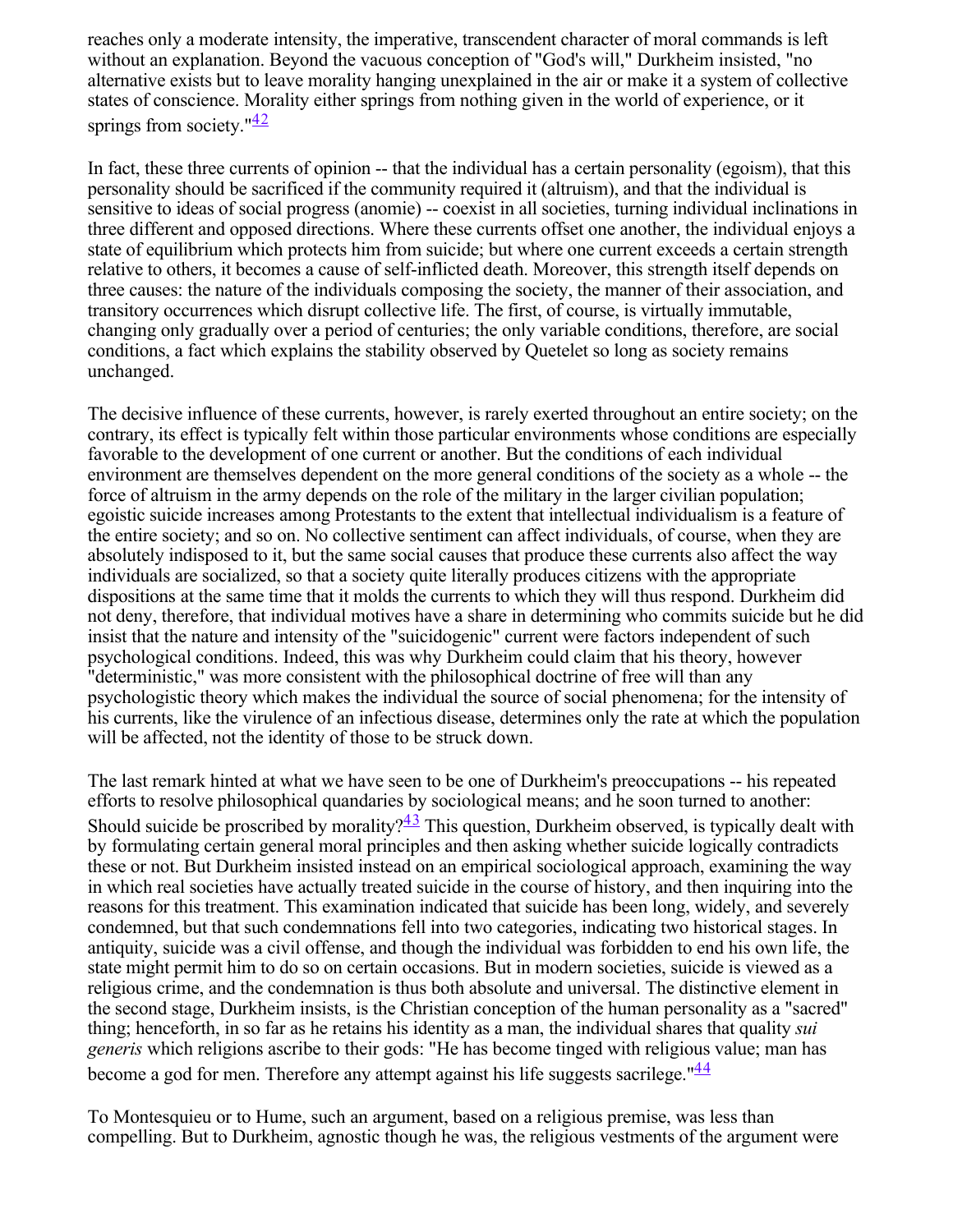purely symbolic and did little to discredit it; on the contrary, for Durkheim, every symbol (however mystical) must correspond to something real, and the reality to which the "sacred individual" corresponds is that body of collective sentiments which, with the growth of social volume and density, the division of labor, and individual differences, has elevated the individual personality above that primitive, homogeneous community within which it was literally non-existent. $\frac{45}{5}$  This view that the human person is in some sense sacred, Durkheim insisted, is virtually the only common bond joining a modern society's members; far from injuring only himself, therefore the man who commits suicide violates the most fundamental maxim of the social orders a transgression which is reflected in and in turn justifies, its severe moral prohibition.

Such an appeal to the sacredness of individual life necessarily raised the question of the relation between suicide and homicide; and this in turn led Durkheim to another attack on the "Italian school" of Ferri and Morselli, for whom such acts were the result of the same psychological cause (moral degeneracy) under different social conditions (suicide is simply a homicide which, repressed by a pacific social environment, is directed back toward the self). Durkheim denied of course that the causes of suicide and homicide are either "psychological" or "the same," and also that the social conditions under which they occur are so consistently different; for, as we have seen there are different kinds of suicide with different, non-psychological causes, and while some of these are identical to those of homicide others are quite opposed to them. Egoistic suicide, for example results from conditions of disintegration and social indifference which, by reducing the intensity of the passions and increasing the respect for the individual, decreases the tendency to homicide. Altruistic suicide, by contrast, springs from a reduced respect for the individual life, as does homicide; but these are the social conditions of primitive rather than civilized societies. Anomie suicide, however is produced by that more modern mood of exasperation and world-weariness which is equally conducive to homicide; and which kind of death will result is largely determined by the moral constitution of the individual in question. If suicide and homicide vary inversely, Durkheim thus concluded it is not (pace Ferri and Morselli) because they are differing social expressions of the same psychological phenomenon; on the contrary, it is because most modern suicides result from conditions of egoism which are hostile to homicides. And if the relationship between suicide and homicide is not perfectly inverse, it is because the special social conditions which favor either anomie or altruistic suicide are also favorable to homicide.  $\frac{46}{10}$ 

Here was another sociological answer to a venerable philosophical question -- i.e., whether our feelings for others are mere extensions of our feelings for ourselves or, by contrast, are independent of such selfish sentiments altogether. Durkheim's answer was that both alternatives are misconceived. Feelings for others and feelings for ourselves are not unrelated, but neither does one spring from the other; on the contrary, both are derived from a third source: that estimate of the moral value of the individual rendered by the conscience collective at any point in time. Where that estimate is low, as in primitive societies, our indifference to the pain and sadness of others, for example, is matched by our indifference to our own; but where that estimate is high, as in advanced societies, our concern for our own comfort is balanced by a concern for that of others. Our egoistic instincts, of course, will weaken feelings when applied to the first, and strengthen them in application to the second; but the same moral condition exists and is active in both cases.

Like *The Division of Labor in Society, Suicide* concludes with some thoroughly practical questions: What attitude should modern societies take towards suicide? Should reforms be undertaken to restrain it? Or must we accept it as it is? Again as in *The Division of Labor*, Durkheim's answers to these questions depended on whether the current state of suicide is to be considered "normal" or "abnormal," and, as he had already shown through the example of crime in *The Rules of Sociological Method*, the "immorality" of suicide did not necessarily point to the latter. On the contrary, the statistical data going back to the eighteenth century, as well as legislation surviving from still earlier periods, suggested to Durkheim that suicide was a normal element in the constitution of all societies. In primitive societies and the modern military, for example, the strict subordination of the individual to the group renders altruistic suicide an indispensable part of collective discipline. Again, in societies where the dignity of the person is the supreme end of conduct, egoistic suicide flourishes. And again, in societies where economic progress is rapid and social restraints become slack, anomie suicides are inevitable.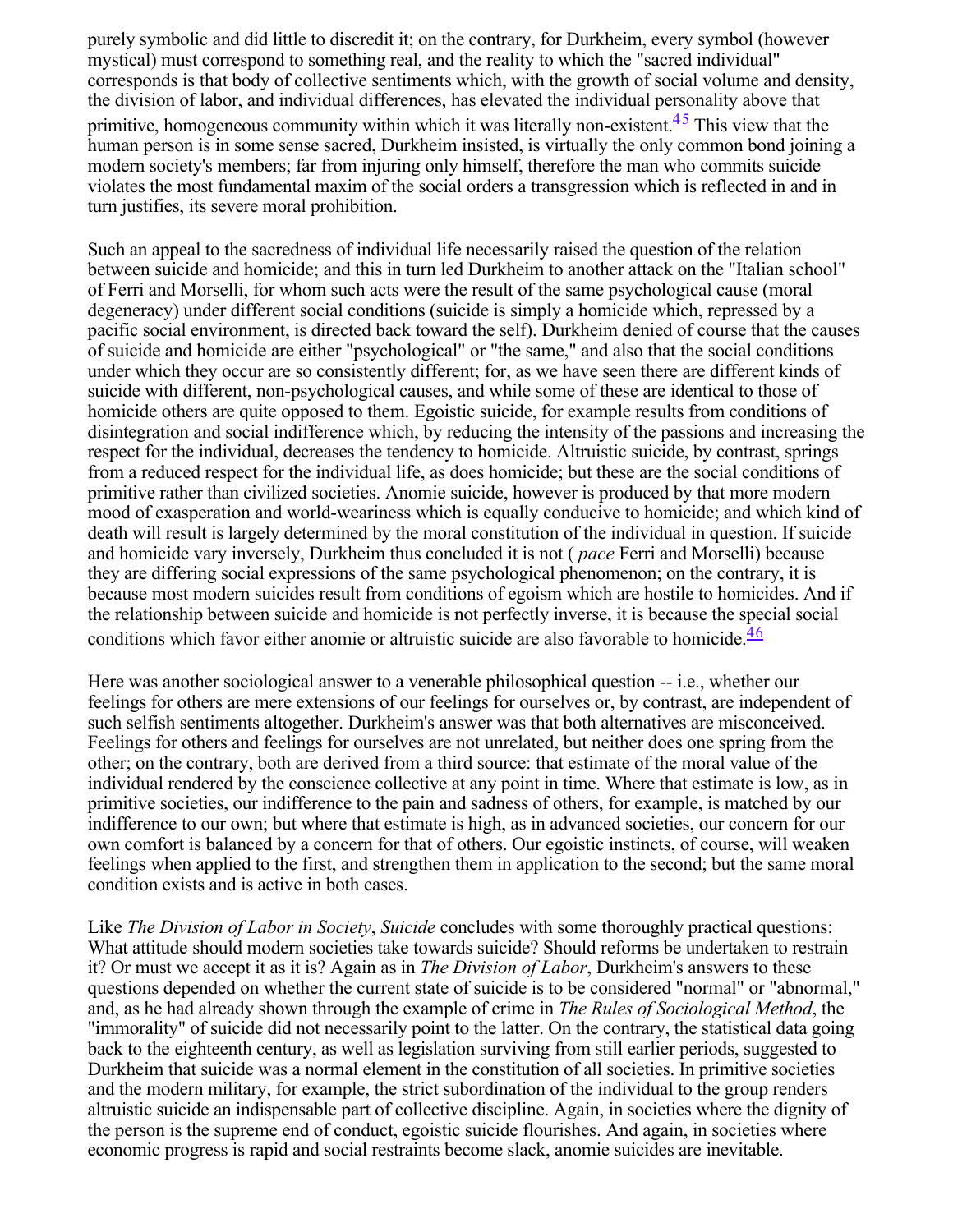But don't such currents of altruism, egoism, and anomie cause suicide only if excessive? And might such currents not be everywhere maintained at the same level of moderate intensity? Durkheim's initial response echoed his discussion of crime in *The Rules* -- there are special environments within each society which can be reached by such currents only if the latter are strengthened or weakened far above or below the more general societal norm. But again, as with crime, these special modifications of the current are not merely necessary; they are also useful, for the most general collective state is simply that best adapted to the most general circumstances, not to those exceptional circumstances to which a society must also be adapted. A society in which intelligent individualism could not be exaggerated, for example, would be incapable of radical innovation, even if such innovation were necessary; inversely, a society in which such individualism could not be significantly reduced would be unable to adapt to the conditions of war, in which conformity and passive obedience are elevated into virtues. It is essential, therefore that such "special environments" be preserved as a part of the more general existence, so that a society might both respond to particular conditions and evolve gradually over time.<sup>47</sup>

Thus the spirit of renunciation, the taste for individuation, and the love of progress each have their place in every society, and cannot exist without generating suicide. But this does not mean that every suicido-genic current is "normal"; on the contrary, these currents must produce suicides only in a certain measure which varies from one society to another as well as over time. Here Durkheim was particularly concerned to dismiss the view that suicide, the rate of which had increased exponentially in western Europe since the eighteenth century, was the "ransom money" of civilization, the inevitable companion of social progress. The rash of suicides which accompanied the growth of the Roman Empire, Durkheim admitted, might support such a view; but from the height of Rome to the Enlightenment, suicide rates increased only slightly, while Roman culture was assimilated and then surpassed by Christianity, the Renaissance, and the Reformation. Social progress, therefore, does not logically imply suicide, and the undeniably rapid growth of suicide in the late nineteenth century should be attributed not to the intrinsic nature of progress, but rather to these special conditions under which this particular phase of progress has occurred; and even without knowing the nature of these conditions, Durkheim insisted that the very rapidity of this growth indicated that they are morbid and pathological rather than normal  $\frac{48}{3}$ 

How, then, was this "pathological phenomenon" to be overcome? Durkheim clearly considered the present indulgence toward suicide excessive, but felt that increased penalties for self-inflicted deaths would be inefficacious. The proposed imposition of severe penalties, for example, ignored the fact that suicide is but an exaggeration of acts regarded as virtuous, which a society could hardly be expected resolutely to condemn; and the milder moral penalties (e.g., refusal of burial, denial of civil, political, or familial rights), like education, fail to touch suicide at its source. Indeed, both the legal and the educational systems are themselves products of the same currents that cause suicide itself.

The recent, pathological growth of suicide must thus be attacked at its egoistic and anomie.  $\frac{49}{1}$  The rapid increase of egoistic suicides, for example, could be attributed to the increasing failure of society to integrate its individual members; and it could be counteracted only by re-establishing the bonds between the individual and the social group: "He must feel himself more solidary with a collective existence which precedes him in time, which survives him, and which encompasses him at all points."<sup>50</sup>

Which social groups were best prepared to exercise this reintegrative function? Certainly not the state, Durkheim insisted, for political society is too distant from the individual to affect his life forcefully and continuously. Neither is religion a binding force; for while the Roman Catholic Church once exercised an integrative influence, it did so at the cost of a freedom of thought it no longer has the authority to command. Even the family, traditionally the central cohesive force in the life of the individual, has proved susceptible to the same disintegrative currents responsible for the rapid increase of suicide. In fact, the state, religion, and the family were able to prevent suicides only because they were cohesive, integrated societies in themselves; and, having lost that character, they no longer have that effect.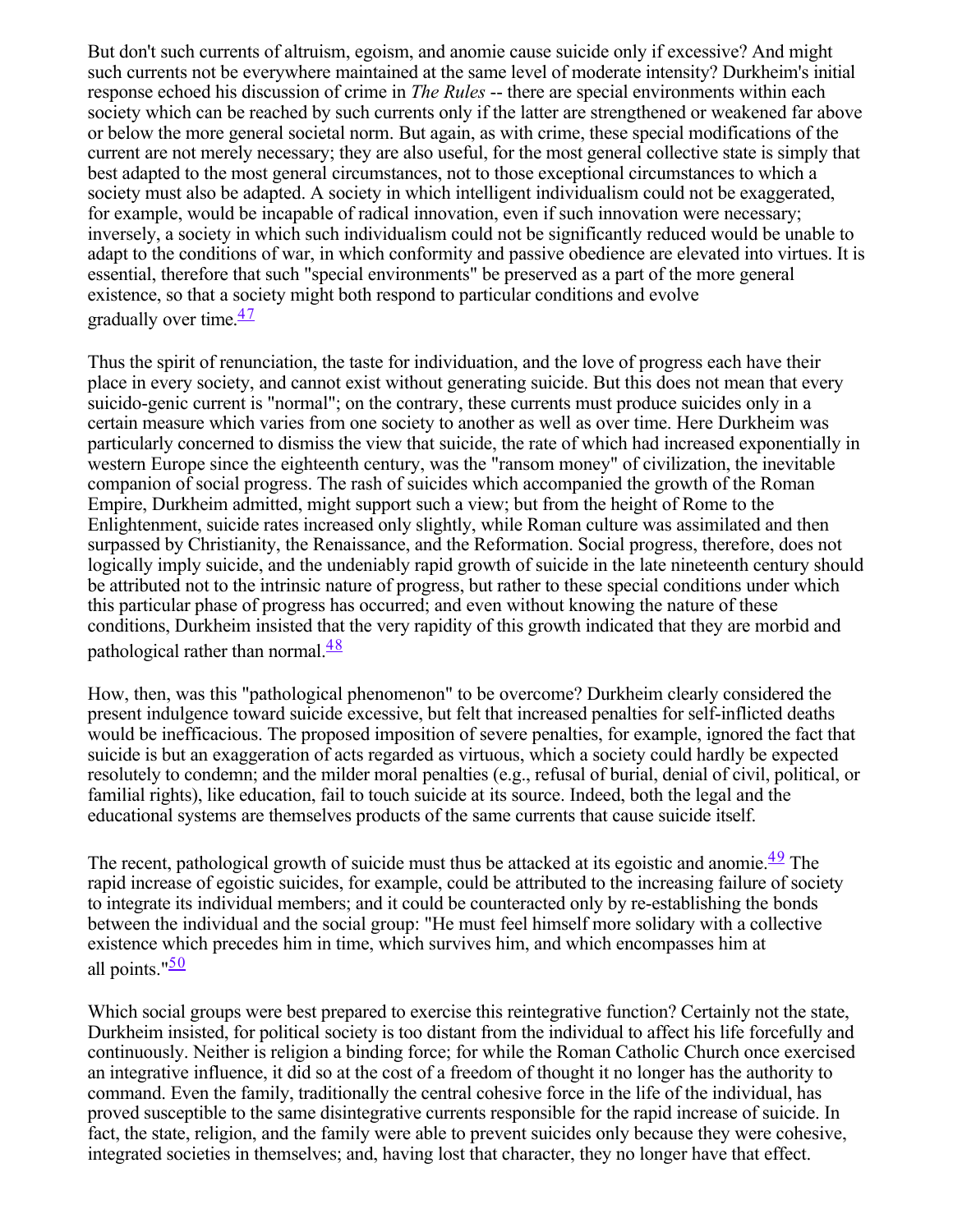But there is a group -- the "occupational group" or "corporation" -- that has enormous integrative and thus preventative potential. "Its influence on individuals is not intermittent," Durkheim emphasized for "it is always in contact with them by the constant exercise of the function of which it is the organ and in which they collaborate. It follows the workers wherever they go.... Wherever they are, they find it enveloping them, recalling them to their duties, supporting them at need. Finally," he concluded, "corporate action makes itself felt in every detail of our occupations, which are thus given a collective orientation." $51$ 

To fulfill this potential, however, the occupational groups must become a recognized organ of public life, outside of (though subject to)<sup>52</sup> the state, and be granted definite social functions -- the supervision of insurance, welfare, and pensions; the settling of contractual disputes; the regulation of working conditions; etc. But above all, the occupational group must exercise a *moral* function: "Besides the rights and duties common to all men," Durkheim explained, "there are others depending on qualities peculiar to each occupation, the number of which increases in importance as occupational activity increasingly develops and diversifies. For each of these special disciplines," he concluded, "an equally special organ is needed, to apply and maintain it."<sup>53</sup>

But if this is the best way to combat "corrosive individual egoism," it is also the best means to combat anomie;  $\frac{54}{3}$  for the same groups that re-integrate the individual into social life can also serve to regulate his aspirations: "Whenever excited appetites tended to exceed all limits," Durkheim explained, the corporation would have to decide the share that should equitably revert to each of the cooperative parts. Standing above its own members, it would have all necessary authority to demand indispensable sacrifices and concessions and impose order upon them.... Thus, a new sort of moral discipline would be established, without which all the scientific discoveries and economic progress in the world could produce only malcontents.<sup>55</sup>

The pathological increase in suicides is thus a result of the "moral poverty" of our age, Durkheim insisted, and a new moral discipline is required to cure it; but as always, he insisted that this moral poverty itself had structural causes, and thus a reform of social structure (i.e., decentralized occupational groups) $\frac{56}{9}$  was required to relieve its most morbid symptoms.

## **Critical Remarks**

As the first systematic application of the methodological principles set out in his "manifesto" of 1895, Suicide reveals their limitations as well as their advantages, and thus provides an occasion for considering a number of difficulties -- argument by elimination, *petitio principii*, an inappropriate and distortive language, etc. -- which, though typical of Durkheim's work as a whole, are perhaps most clearly seen here. Durkheim's characteristic "argument by elimination," for example, pervades both *The Division of Labor* and *The Elementary Forms*, but there is no better example of its power to both persuade and mislead than Durkheim's discussion of "extrasocial causes" in Book One of Suicide. Briefly, the argument consists of the systematic rejection of alternative definitions or explanations of a social fact, in a manner clearly intended to lend credibility to the sole remaining candidate -- which is Durkheim's own. Durkheim's use of this technique, of course, does not imply that his candidate does not deserve to be elected; but as a rhetorical device, argument by elimination runs at least two serious risks: first, that the alternative definitions and/or explanations might not be jointly exhaustive (other alternatives may exist); and, more seriously, that the alternative definitions and/or explanations might not be mutually exclusive (the conditions and causes they postulate separately might be conjoined to form perfectly adequate definitions and/or explanations other than Durkheim`s' "sole remaining" candidates). Durkheim's persistent use of this strategy can be attributed to his ineradicable belief, clearly stated in *The Rules*, that a given effect must always have a single cause, and that this cause must be of the same nature as the effect.  $\frac{57}{57}$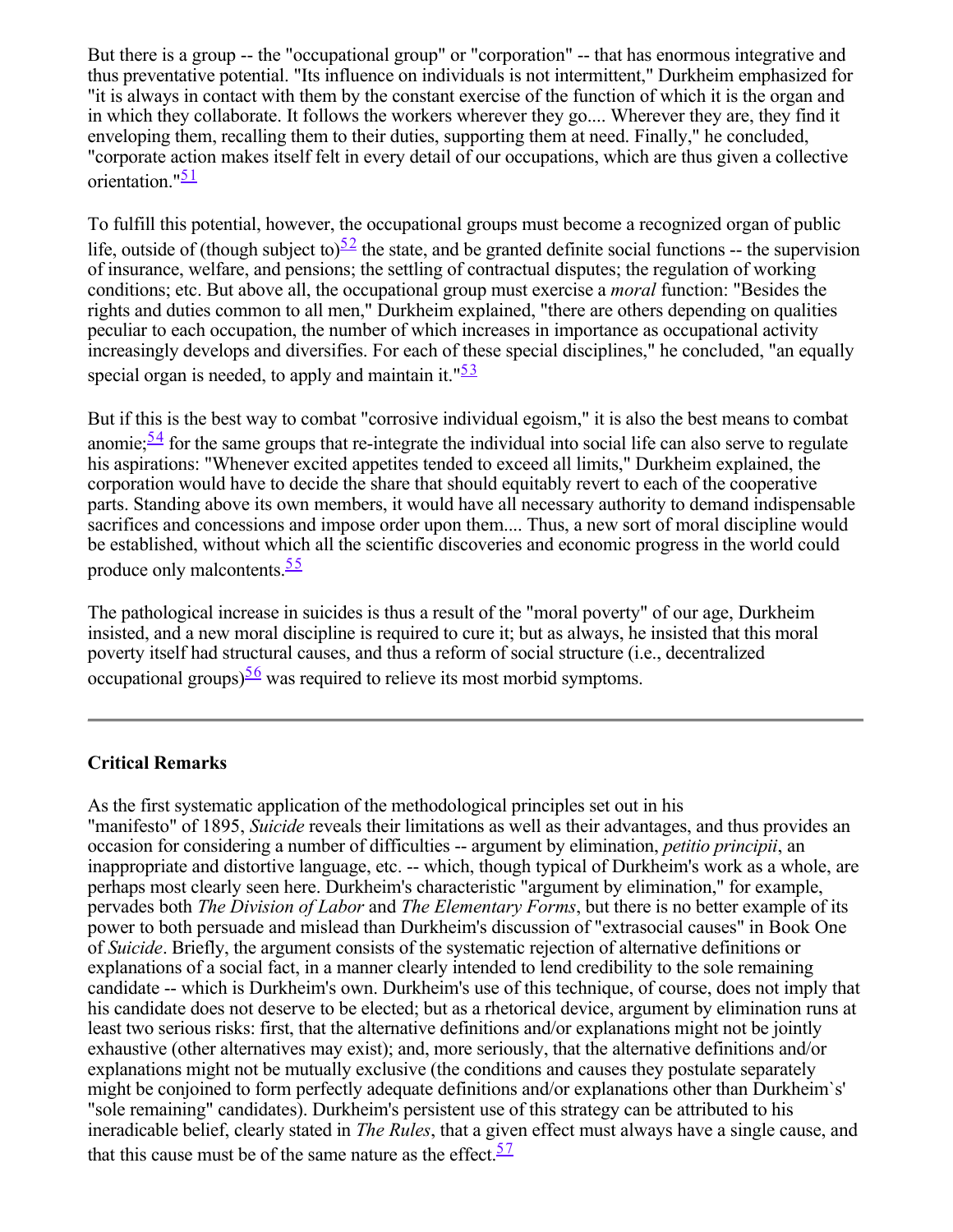*Petitio principii* -- the logical fallacy in which the premise of an argument presumes the very conclusion yet to be argued -- is, again, a feature of Durkheim's work as a whole. In *The Elementary*  , for example, Durkheim first defined religion as a body of beliefs and practices uniting *Forms* followers in a single community, and later he concluded that this is one of religion's major functions. But there is no clearer instance of this style of argument than Durkheim's "etiological" classification of the types of suicide, which of course presupposes the validity of the causal explanations eventually proposed for them. The point, again is not that this automatically destroys Durkheim's argument; but it does make it impossible to entertain alternative causes and typologies, and thus to evaluate Durkheim's frequently ambitious claims.<sup>58</sup>

Durkheim's repeated insistence that sociology is a science with its own, irreducible "reality" to study also led him to adopt a language that was both highly metaphorical and systematically misleading. This is first evident in *The Division of Labor*, where abundant biological metaphors continuously suggest that society is "like" an organism in a variety of unspecified and unqualified ways; and it is still more pernicious in *The Elementary Forms*, where the real themes of the work -- the social origin of religious beliefs and rituals, their symbolic meanings, etc. -- are frequently disguised beneath the obfuscatory language of "electrical currents" and "physical forces."<sup>59</sup> Suicide combines the worst elements of both; and in particular, this language made it difficult if not impossible for Durkheim to speak intelligibly about the way in which individual human beings perceive, interpret, and respond to "suicido-genic" social conditions.<sup>60</sup>

Finally, it might be argued that Durkheim's central explanatory hypothesis -- that, when social conditions fail to provide people with the necessary social goals and/or rules at the appropriate levels of intensity their socio-psychological health is impaired, and the most vulnerable among them commit suicide -- raises far more questions than it answers. Aren't there different kinds of "social goals and rules," for example, and aren't some of these *dis* -harmonious? What is socio-psychological "health"? Isn't it socially determined, and thus relative to the particular society or historical period in question? Why are disintegrative, egoistic appetites always described as individual, psychological, and even organic in origin? Aren't some of our most disruptive drives socially generated? And if they are, aren't they also culturally relative? Why are some individuals rather than others "impaired"? And what is the relationship (if, indeed, there is one) between such impairment and suicide? The fact that these questions and others are continuously begged simply reiterates an earlier point -- that Durkheim's macro-sociological explanations all presuppose some social-psychological theory, whose precise nature is never made explicit.<sup>61</sup>

## **Notes**

- 1. 1897b: 42.
- 2. Durkheim recognized that this distinction was already not without ambiguity: "In one sense, few cases of death exist which are not immediately or distantly due to some act of the subject. The causes of death are outside rather than within us, and are effective only if we venture into their sphere of activity" (1897b: 43).
- 3. 1897b: 48.
- 4. 1897b: 51.
- 5. Durkheim did not deny, therefore, that individual conditions may cause individual suicides, nor did he deny that this was a profitable area of study for psychologists; but most of these conditions are insufficiently general to affect the suicide rate of the society as a whole, and thus they were of no interest to the sociologist (cf. 1897b: 51-52).
- 6. 1897b: 67.
- 7. It is interesting to see how little Durkheim claimed to understand this process in 1897 (cf. 1897b: 125-127, 130 n10), particularly in light of its significance in Durkheim's later explanation of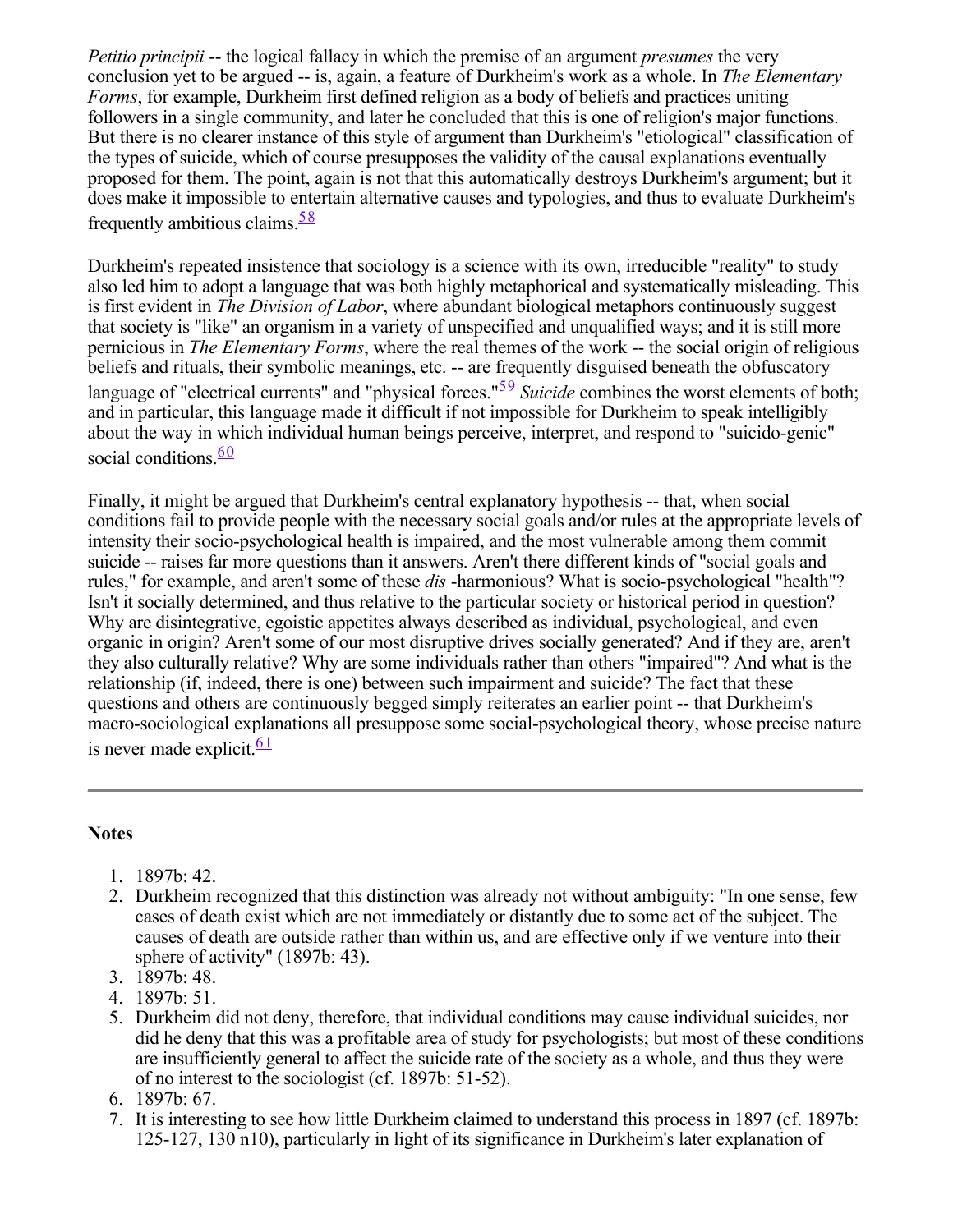religious belief and ritual (cf. 1912: 240 245).

- 8. 1897b: 129.
- 9. Durkheim also distinguished between suicides caused by moral *contagion* (originating in one or two individual cases and then repeated by others) and those caused by moral epidemic (originating in the whole group under the influence of a common pressure): the first involved imitation and were thus attributable to psychological causes while the second was a social fact subject to social causes (cf. 1897b: 131-130).
- 10. This scorns to have been the main point of this chapter altogether: cf. Durkheim s conclusion: No fact is more readily transmissible by contagion than suicide. yet we have lust seen that this contagiousness has no social effects. If imitation is so much without social influence in this case, it cannot have more in others: the virtues ascribed to it are therefore imaginary (1897b: 141, 142).
- 11. 1897b: 141.
- 12. Cf. Lukes, 1972: 31-32.
- 13. 1897b: 147.
- 14. 1897b: 151.
- 15. 1897b: 157. Here Durkheim was not denying the idealistic nature of Roman Catholicism by contrast, for example, with Greco-Latin polytheism and Hebrew monotheism; rather, he was arguing that Protestantism stresses religious individualism and freedom of personal interpretation, while "all variation is abhorrent to Catholic thought" (1897b: 158).
- 16. 1897b: 158.
- 17. Durkheim thus acknowledged the role of minority status, not because religious hostility Imposes some "higher morality," but because it forces the minority to achieve greater unity and integration (cf. 1897b: 159-160).
- 18. 1897b: 168.
- 19. Cf. the similar point in *The Division of Labor* (1893: 409).
- 20. 1897b: 170.
- 21. This was Durkheim's famous "coefficient of preservation"--the number showing how many times less frequent suicide is in one group than in another at the same age. Thus. when Durkheim said that the coefficient of preservation of husbands of the age of 25 in relation to unmarried men is 3, he meant that, if the tendency to suicide of married persons at this time of life is represented by 1, that of unnamed persons must be represented by 3. When the coefficient of preservation sinks below 1, Durkheim described it as a "coefficient of aggravation" (1897b: 177).
- 22. Durkheim thus rejected the Malthusian connection between limitation of family size and general well-being: "Actually [this restriction] is so much a source of the reverse condition that it diminishes the human desire to live. Far from dense families being a sort of unnecessary luxury appropriate only to the rich, they are actually an indispensable staff of daily life" (1897b: 201).
- 23. 1897b: 208.
- 24. 1897b: 213.
- 25. 1897b: 214.
- 26. "Obligatory" altruistic suicide is the essential type, from which two others derive -- i.e., "optional" altruistic suicide, in which a concurrence of circumstances makes self-inflicted death praiseworthy, thus encouraging it without requiring it; and "acute" altruistic suicide (of which "mystical" suicide is the "perfect pattern"), in which the individual kills himself for the pure joy of sacrifice and self-renunciation (cf. 1897b:222-225).
- 27. This is not to say that a melancholy view of life automatically increases the inclination to suicide. Christians, for example, have a gloomy conception of this life combined with an aversion to suicide, a conjunction Durkheim attributed to their "moderate individualism" (cf. 1897b: 226).
- 28. 1897b: 238-9.
- 29. 1897b: 246.
- 30. 1897b: 247. This argument -- that desires are simple and few in the "state of nature," but multiply with advancing civilization -- is one that we (and presumably Durkheim) owe to Rousseau's *Discourse on the Origin of Inequality* (1755).
- 31. 1897b: 247-8.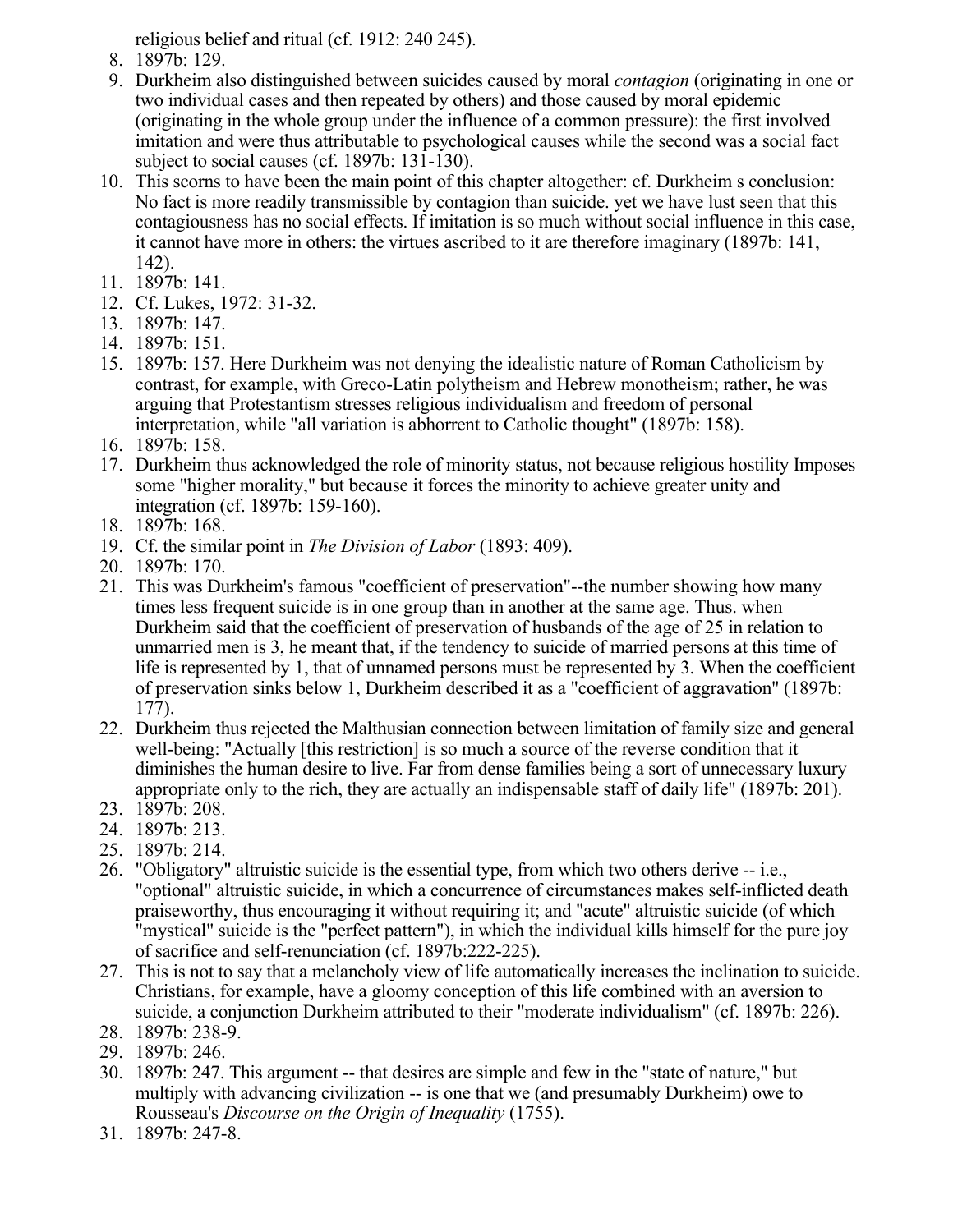- 32. Cf. Davis and Moore. "Some Principles of Stratification", American Sociological Review, Vol. X (April, 1945). pp. 242-249.
- 33. Durkheim used the term "repressive anomy" to describe the condition produced by a reclassification downward in the social hierarchy, and "progressive anomy" to describe its upward counterpart (cf. 1897b: 285).
- 34. 1897b: 256.
- 35. Cf. Book Two, Chapter 3.
- 36. Cf. the study of Bertillon (September. 1882), summarized by Durkheim on p. 260.
- 37. 1897b: 270.
- 38. 1897b: 275-6.
- 39. 1897b: 309. Durkheim thus presented an alternative explanation for a phenomenon -- the statistical regularity of certain social phenomena over time -- first analyzed scientifically in Adolph Quetelet's *Sur l'homme et le développment de ses facultés ou Essai de physique sociale* (1835) and *Du système social et des lois qui le régissent* (1848). See Durkheim's discussion of these works on pp. 300-304.
- 40. Cf. 1893: 96-100.
- 41. 1897b: 310-11.
- 42. 1897b: 318. Durkheim insists that the alternative view -- that a whole is qualitatively identical with the sum of its parts, and an effect qualitatively reducible to the sum of its causes -- would render all change inexplicable; and he again attacks what he takes to be Tarde's defense of this position (cf. 1897b: 311-312).
- 43. See, for example, the famous arguments against such proscription presented in Montesquieu's *Persian Letters* (1721) and Hume s "On Suicide" (1783).
- 44. 1897b: 334.
- 45. This modern "cult of man" should not be confused with the "egoistic individualism" discussed earlier. The latter represents an insufficient state of integration which detaches the individual from society with dangerous consequences, the former unites the members of a society in a single thought, the disinterested impersonal conception of an "ideal humanity" which transcends and subordinates private, selfish goals (cf. 1897b: 330-337).
- 46. Durkheim recognized that the homicides produced by conditions of anomie and those produced by conditions of altruism could not be "of the same nature"; like suicide, therefore. homicide "is not a single, individual criminological entity, but must include a variety of species very different from one another" (1897b: 358).
- 47. Cf. the discussion of crime presented in 1897b: 98-104.
- 48. Cf. 1897b: 85-107. To these symptoms of pathology, Durkheim adds the rise of philosophical pessimism. Comparing his own intellectual milieu with that of Zeno and Epicurus, he points to the systems of Schopenhauer and Hartmann, and the more broadly based intellectual movements of anarchism, aestheticism, mysticism, and revolutionary socialism as evidence of a "collective melancholy" which "would not have penetrated consciousness so far if it had not undergone a morbid development" (1897b: 370).
- 49. The causes of altruistic suicide, as we have seen, played no role in the "morbid effervescence" of nineteenth-century suicides, and appeared instead to be declining. Fatalistic suicide was already a subject of merely historical interest.
- 50. 1897b: 373-374.
- 51. 1897b: 379. Cf. the important Preface to the second edition of *The Division of Labor* (1902) which extends this argument.
- 52. The failure of the state to perform this regulative function in the past, Durkheim suggests, led to the eventual suppression of the medieval guilds altogether: "... if similar corporations of different localities had been connected with one another instead of remaining isolated. so as to forth a single system, if all these systems had been subject to the general influence of the State and thus kept in constant awareness of their solidarity, bureaucratic despotism and occupational egoism would have been kept within proper limits" (1897b: 381-382).
- 53. 1897b: 380.
- 54. Though not all kinds of anomie. The only way to reduce suicides arising from *conjugal* anomie (i.e.. divorce), Durkheim suggests, is to make marriage more indissoluble; but by thus